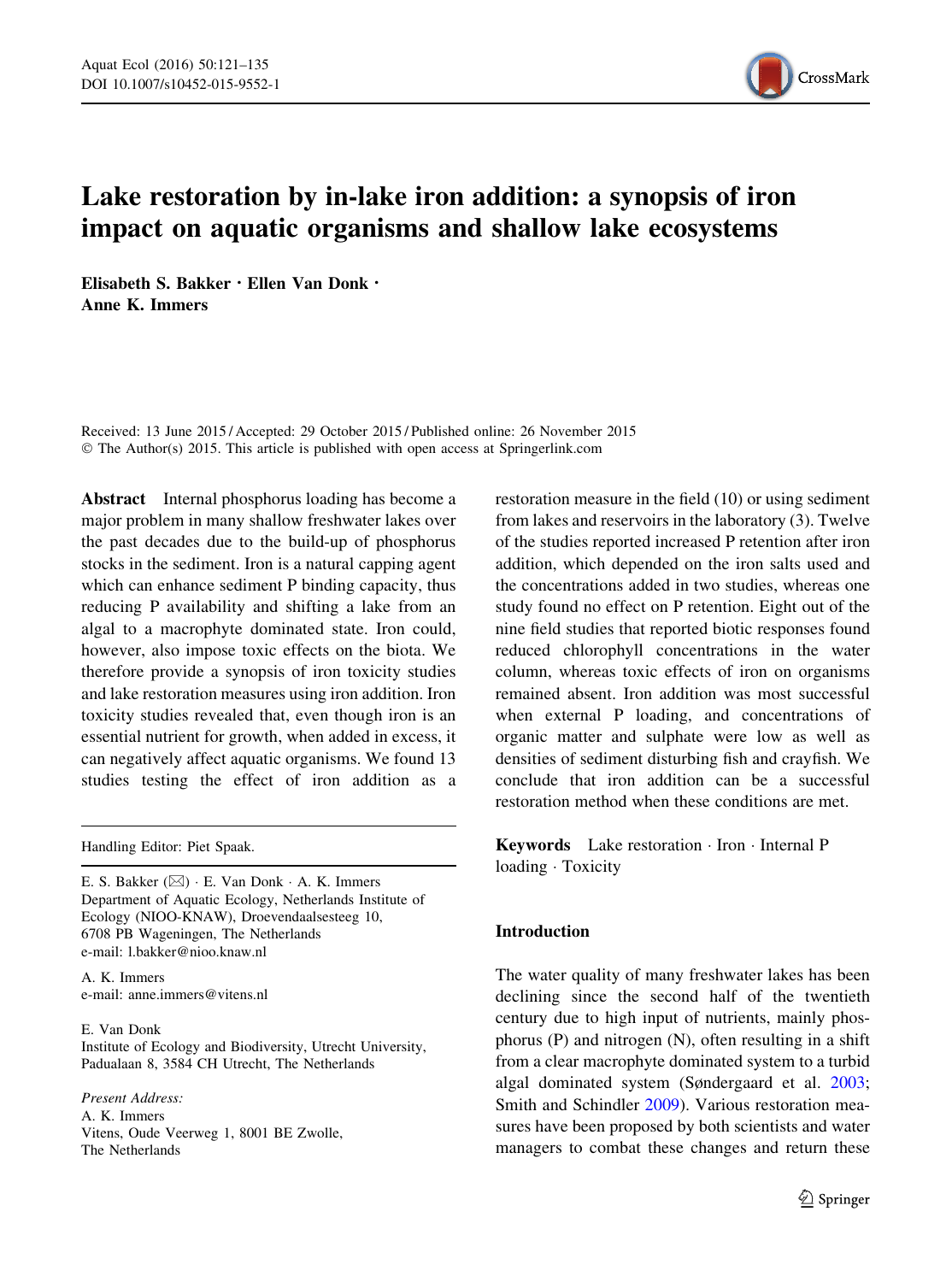lakes to their 'natural' situation which occurred prior to these eutrophication events. Great efforts have been made ever since, largely by reducing external input of nutrients by either closing off nutrient rich input sources or by pre-treating the nutrient rich water before it enters the lakes (Klapwijk et al. [1982](#page-12-0); Jeppesen et al. [1991](#page-12-0); Van Liere and Janse [1992](#page-14-0)). Yet a full recovery has not been reached in many cases, as restoration measures are often hindered by insufficient reduction of external loading or by internal loading of nutrients that have been building up in the lake sediment during the decades of eutrophication (Cooke et al. [1993;](#page-12-0) Søndergaard et al. [2003](#page-13-0); Smolders et al. [2006\)](#page-13-0).

One way to combat internal loading is by adding chemical substances to a lake, such as aluminium, calcium or iron, which naturally bind to P (Cooke et al. [1993;](#page-12-0) Burley et al. [2001;](#page-12-0) Smolders et al. [2006](#page-13-0); Kleeberg et al. [2013](#page-13-0)). Of these compounds, iron is a compound that can be naturally found in high quantities in lake sediments, but due to changes in water regimes such as damming and excess use of groundwater for agriculture, the input of iron-rich groundwater has decreased in many areas and consequently lake sediments have become iron depleted (Van der Welle et al. [2007b](#page-14-0); Lamers et al. [2015](#page-13-0)). The addition of iron has frequently been used in the past for pretreatment of P-rich inlet water (Klapwijk et al. [1982](#page-12-0); Bootsma et al. [1999](#page-12-0)), but it has also successfully been used in both mesocosm experiments and field applications to combat internal P loading by either adding the iron to the lake sediment (Quaak et al. [1993;](#page-13-0) Boers et al. [1994;](#page-11-0) Smolders et al. [2001](#page-13-0)) or to the surface water (Jaeger [1994](#page-12-0); Burley et al. [2001](#page-12-0); Deppe and Benndorf [2002](#page-12-0); Hansen et al. [2003;](#page-12-0) Kleeberg et al. [2012\)](#page-13-0). Although the effects of this restoration measure on the chemical composition of lakes are well documented, the effects on different parts of the food web are often not reported.

By adding iron to a lake to bind to the excess P in the system, the lake is expected to shift towards a clear water and macrophyte dominated state (Smith and Schindler [2009](#page-13-0)). When added in excess, however, iron could also negatively affect organisms as iron in high doses can be toxic. Different toxicity experiments have been carried out in the laboratory, testing the lethal doses  $(LC_{50})$  or effect doses  $(EC_{50})$  of iron on various animals and plants. These investigations into the impact of toxic metals have tended to rely only on single species toxicity tests, whereas ecological effects of iron addition, such as competition, plant-herbivore interactions and predator–prey relationships eventually determine the ecosystem impact. In this synopsis we will aim to combine both lines of research on iron application (i.e. toxicity tests and restoration studies) to indicate the potential effects of iron addition as a restoration measure on different levels in the food web, from individual species to a whole lake ecosystem. First we will explore the direct and indirect effects of iron on both primary and secondary producers and assess the possible effects of iron addition on the aquatic community composition. Next we will evaluate lake restoration studies using iron and determine guidelines for successful restoration, both chemically and biologically.

## Iron and its biotic environment

## Primary producers

The addition of iron can have several different effects on growth and reproduction of primary producers, both direct and indirect (Wheeler et al. [1985](#page-14-0); Snowden and Wheeler [1993;](#page-13-0) Lucassen et al. [2000\)](#page-13-0). The element iron can form covalent bonds with many nutrients. The formation of these bonds with essential nutrients, such as P, Mn, K, Ca, Mg and Zn, can lead to nutrient limitation and consequently to nutrient deficiencies within plants (Wheeler et al. [1985](#page-14-0)). On the other hand, by forming covalent bonds with excess P or highly insoluble metal-sulphides with sulphur (FeS or pyrite), iron can improve water quality for plants and act as a detoxification mechanism by reducing the availability of phytotoxins to plants (Smolders et al. [2001](#page-13-0)). Iron itself is also an essential nutrient for primary producers, where it is involved in photosynthesis, chlorophyll synthesis, respiration and nitrogen assimilation (Lucac and Aegerter [1993](#page-13-0)). The essentiality, however, is limited to a certain concentration, after which iron becomes toxic, the so called 'window of essentiality' (Walker et al. [2012\)](#page-14-0). At low concentrations, iron increases primary producers' productivity, but at elevated concentrations, iron can induce oxidative stress on a cellular level and disrupt cell membranes, proteins, pigments and even damage DNA, eventually leading to death of the organism (Linton et al. [2007](#page-13-0); Sinha et al. [2009](#page-13-0); Keller et al. [2012](#page-12-0)). Moreover, high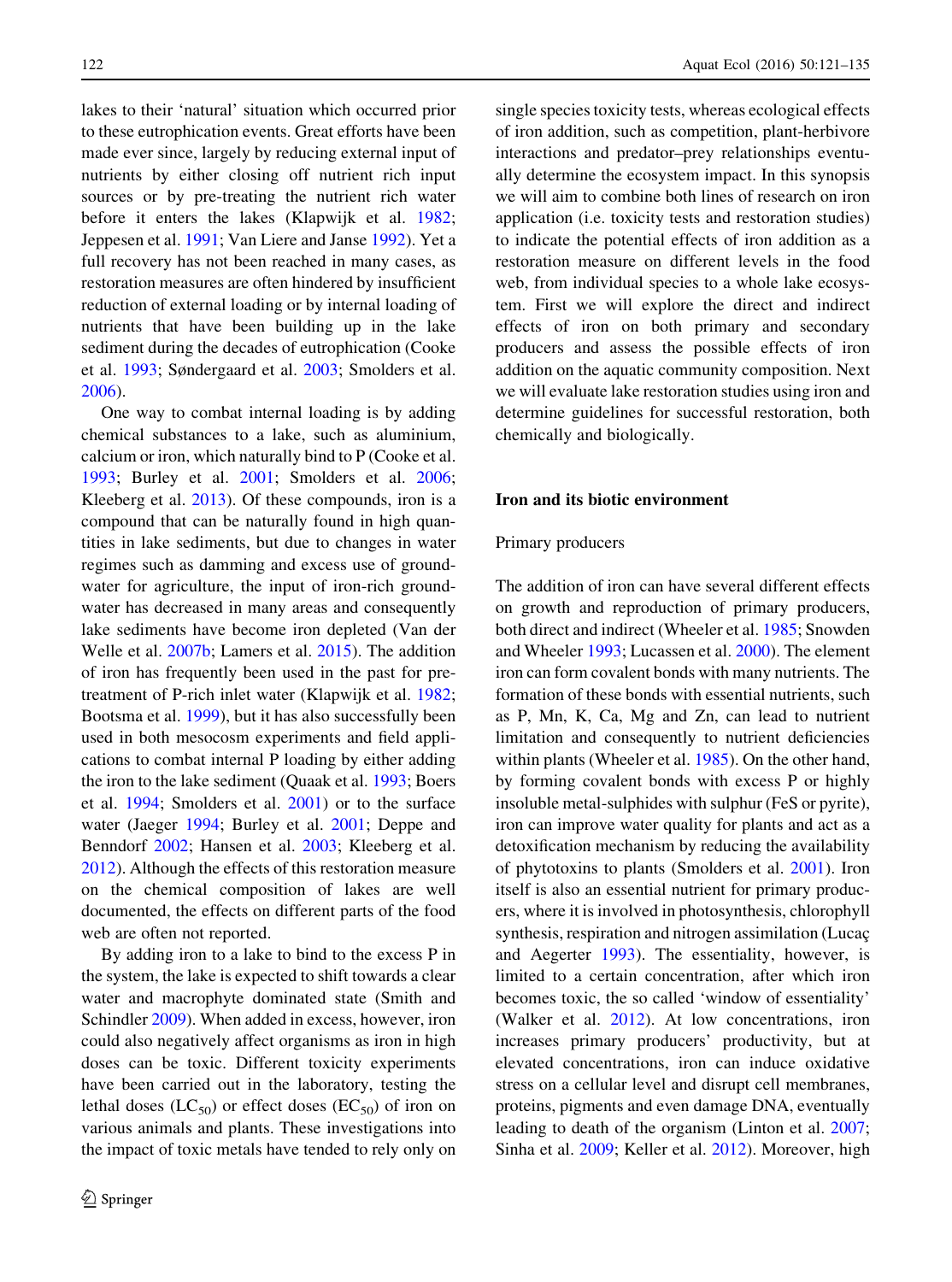metal concentrations within plants and algae can cause metal binding to the cell wall, which could reduce growth by inhibiting nutrient uptake or by efflux pumping of metals at the plasma membrane (Spijkerman et al. [2007](#page-13-0)).

Iron toxicity can also directly influence productivity and reproduction of plants by reducing leaf size or causing leaf and shoot dieback, by forming necrotic spots on leaves, by inducing root flaccidity and by reducing root branching (Lucassen et al. [2000](#page-13-0); Van der Welle et al. [2007b\)](#page-14-0). Until now these direct effects of iron toxicity have only been observed for terrestrial or emergent wetland plant species growing on sediments with high iron concentrations of 50–68 mg  $L^{-1}$  and 109–438 mg  $g^{-1}$  in pore water or sediment, respectively (Jones and Etherington [1970;](#page-12-0) Wheeler et al. [1985;](#page-14-0) Lucassen et al. [2000;](#page-13-0) Van der Welle et al. [2007a](#page-14-0); Siqueira-Silva et al. [2012\)](#page-13-0). Some wetland species already show signs of iron toxicity at pore water iron concentrations of 1 mg iron (Fe)  $L^{-1}$  (Batty and Younger [2003](#page-11-0)). However, iron deficiency has also been observed in wetland plants (Van der Welle et al. [2007a](#page-14-0)). Tests revealed that adding iron  $(25-100 \text{ g} \text{Fe} \text{ m}^{-2})$  to the water column did not directly affect growth and physical appearance of the fully submerged aquatic species Elodea nuttallii (Planch.) St. John, Potamogeton pectinatus L. 1753 (Immers et al. [2014\)](#page-12-0), P. acutifolius Link 1818, Stratiotes aloides L. 1753 (Van der Welle et al. [2006,](#page-14-0) [2007b\)](#page-14-0), Myriophyllum aquaticum (Vell.) Verdc (Kamal [2004\)](#page-12-0) and the charophyte species Chara virgata Kützing 1834 and C. globularis Thuiller 1799 (Immers et al. [2013](#page-12-0)). Experiments with macrophytes growing in industrial metal-rich areas (8.6 mg Fe  $L^{-1}$ in surface water and 0.75 mg Fe  $g^{-1}$  sediment of which 0.21 exchangeable Fe) also showed that aquatic macrophytes were able to grow well without showing any external abnormalities (Nayek et al. [2010](#page-13-0)). While these macrophytes did not show any visible symptoms of iron stress, the tolerance of aquatic plants to higher iron concentrations (10–100 mg Fe  $L^{-1}$  in surface water) has been found to be species specific and could be negatively related to growth rate (Snowden and Wheeler [1993;](#page-13-0) Nayek et al. [2010](#page-13-0)). At high availability of sulphides, iron can become limiting for chlorophyll formation, as indicated by chlorosis, which was observed to occur in Stratiotes aloides at summer concentrations of 0.11–0.25 mg Fe  $L^{-1}$  in the water column and in the winter, when the plants are at the

sediment, sediment pore water concentrations were 0.38–0.98 mg Fe  $L^{-1}$  (Smolders et al. [1996\)](#page-13-0).

Effects of iron addition on phytoplankton have been intensively investigated for oceans, where phytoplankton growth in areas with high nitrate concentrations and low chlorophyll concentrations is highly limited by iron (Martin et al. [1991](#page-13-0)). Iron addition in oceans consequently resulted in an increase of phytoplankton growth and abundance (Martin et al. [1991](#page-13-0); Boyd et al. [2007](#page-12-0)). Freshwater systems, however, differ greatly in nutrient composition and iron availability and iron addition does therefore not necessarily yield the same response in phytoplankton growth. Microand macronutrient addition experiments by Downs et al. [\(2008\)](#page-12-0) showed that most phytoplankton in freshwater lakes was limited by P, although growth of certain heterocystous cyanobacterial species was promoted by iron addition (1.6 mg Fe  $L^{-1}$  in a eutrophic lake) due to the high Fe demands of these species for nitrogen assimilation. In contrast, iron addition experiments with the freshwater green algae Pseudokirchneriella subcapitata (Korshikov) F.Hindák 1990 showed that additions of 10 mg  $\text{Fe}^{2+}$  L<sup>-1</sup> and 25 mg Fe $^{3+}$  L<sup>-1</sup> yielded lower growth rates compared to control conditions without addition of iron (Keller et al. [2012](#page-12-0)). Toxin production in cyanobacteria can also be affected by iron, decreasing with higher iron concentrations (Lucaç and Aegerter [1993\)](#page-13-0), but this response was not consistent for all tested cyanobacterial species (Utkilen and Gjolme [1995](#page-13-0)).

Whereas iron addition could eventually alleviate light limitation by returning the ecosystem to a macrophyte dominated state with high water transparency, iron can simultaneously precipitate as iron hydroxides on plants and lake sediments, which in turn could induce light limitation and inhibit growth of both plants and periphyton (Gerhardt and Westermann [1995\)](#page-12-0). Not only at the surface of the plants, but also in the oxygenated sediment near the roots iron hydroxides are formed, which can be visible as red plaques coating the root surface. When iron concentrations in the water column or sediment are high, excess uptake of iron within plants may lead to the formation of toxic reactive oxygen species (ROS) within cells (Sinha et al. [2009\)](#page-13-0). In order to avoid intracellular damage, oxygen can be excreted at the tips of the roots, which in turn reacts with dissolved iron to form iron oxyhydroxides. The plaques could serve as iron storage in case of iron shortage, serve as a protective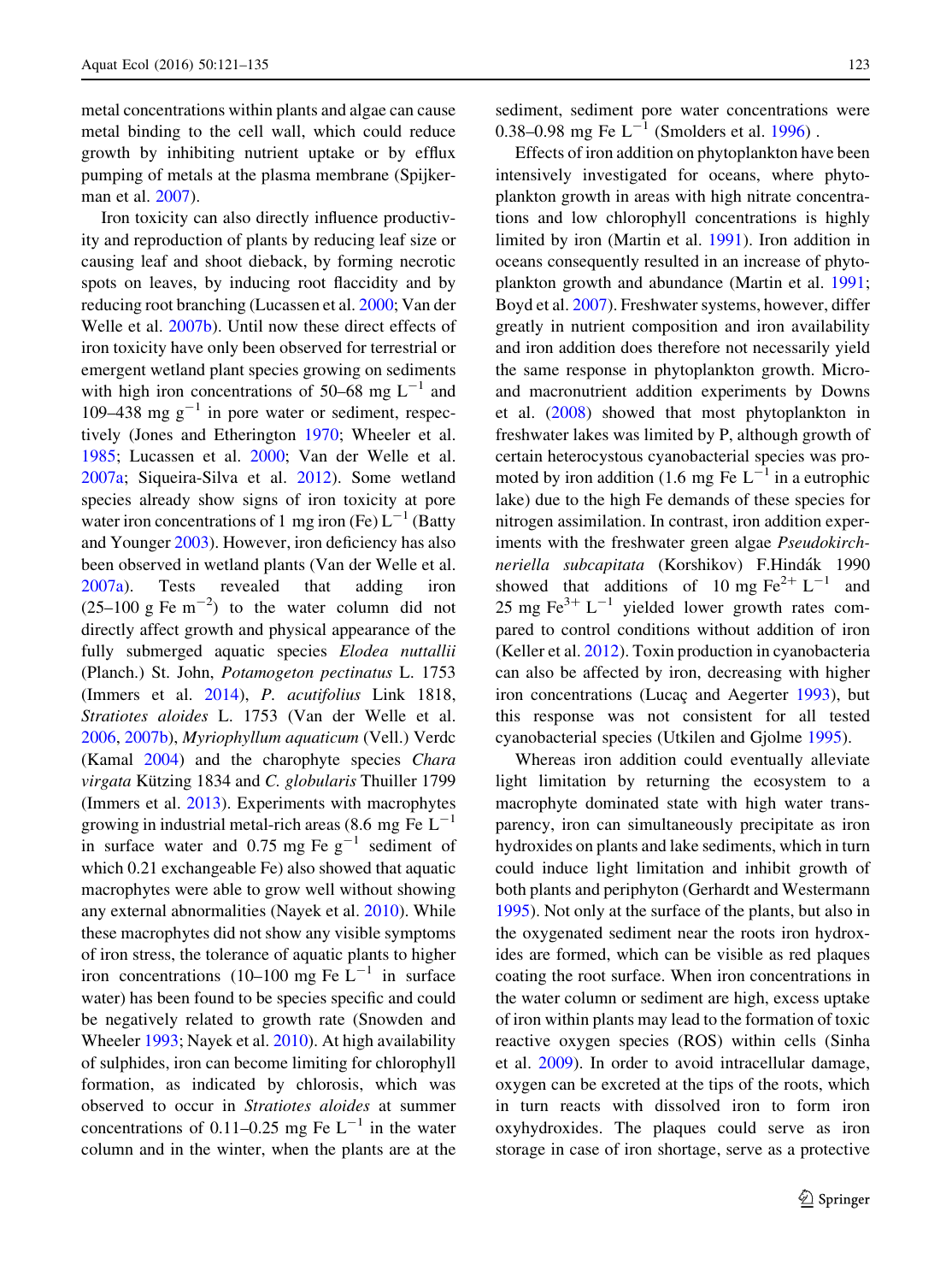barrier against uptake of (other) toxic metals, but could also inhibit the uptake of essential nutrients by the roots (Snowden and Wheeler [1995;](#page-13-0) Siqueira-Silva et al. [2012\)](#page-13-0). However, the effectiveness of the formation of root plaques as a protection against hyper-accumulation of iron within cells is debated (Siqueira-Silva et al. [2012\)](#page-13-0).

## Secondary producers

Even though animals require iron for haemoglobin in blood cells and various enzymes (such as cytochromes which are involved in ATP production) and use iron as a detoxification mechanism against heavy metals (Vuori [1995\)](#page-14-0), iron can cause serious damage to animals when concentrations reach beyond the window of essentiality. On a cellular level high iron concentrations can disrupt cell membranes, damage DNA and enhance lipid peroxidative damage through the formation of ROS (Gerhardt and Westermann [1995\)](#page-12-0). Moreover, iron may also affect behaviour or life cycle strategies as high iron concentrations can cause a decrease in number of offspring (Myllynen et al. [1997\)](#page-13-0), reduce the viability of offspring (Myllynen et al. [1997;](#page-13-0) Van Anholt et al. [2002\)](#page-13-0), increase susceptibility to bacterial pathogens (Sealey et al. [1997\)](#page-13-0) and interfere with digestion and consequently reduce the uptake of nutrients (Gerhardt [1992;](#page-12-0) Van Anholt et al. [2002](#page-13-0)). The severity of these effects is strongly coupled to the concentration of iron encountered by the animal and differs greatly among species. For instance iron-rich low pH mining lakes still harbour rudimental benthic communities, where benthic filamentous algae and a few species of zooplankton and macro-invertebrates can survive at water iron concentrations of 0.4–400 mg Fe  $L^{-1}$  (Wollmann et al. [2000](#page-14-0); Wollmann [2000](#page-14-0); Kleeberg et al. [2006\)](#page-13-0).

#### Direct toxicity tests

Many direct toxicity experiments have been carried out to test the effect dose ( $EC_{50}$ ) and lethal dose ( $LC_{50}$ ) of iron on both benthic and pelagic animals (Table [1](#page-4-0)). These tests often used high concentrations of iron to represent lakes or rivers which had been acidified or polluted with heavy metals due to mining or other industrial activities (Van Anholt et al. [2002;](#page-13-0) Verberk et al. [2012](#page-14-0)). The results clearly show a big difference in the response of the tested animals to iron concentrations, even among species of the same order (Table [1](#page-4-0)). The high variation could partly be explained by variability in dissolved versus particulate iron, iron speciation and water hardness among studies, whereas additionally, possible effects of iron addition on pH and concentrations of other toxic metals were not always carefully separated. In the case of Daphnia, for example, Biesinger and Christensen  $(1972)$  $(1972)$  showed that relatively low additions of FeCl<sub>3</sub> impaired survival of both adult and young. Yet followup experiments showed that Daphnia magna Straus 1820 and *D. longispina* O. F. Müller 1776 seemed unaffected by higher dissolved iron concentrations and that the particulate nature of the added iron sulphate and the decrease in pH caused the mortalities and reduced number of broods, not the toxicity of the metal itself (Randall et al. [1999;](#page-13-0) Van Anholt et al. [2002](#page-13-0)). Acute toxicity experiments with FeCl<sub>3</sub> yielded low  $LC_{50}$  values for other pelagic animals, such as for the warm water fish Rasbora sumatrana Bleeker 1852 and Poecilia reticulata Peters 1859 and the amphibian species Duttaphrynus melanostictus Schneider 1799 (Shuhaimi-Othman et al. [2012a\)](#page-13-0). Although iron addition showed physical damage within tissues of these animals (Shuhaimi-Othman et al. [2012a\)](#page-13-0), the animals were tested in water with low water hardness, whereas low water hardness is known to increase toxicity of metals to organisms (Khangarot [1991](#page-12-0)). Moreover, according to Randall et al. ([1999\)](#page-13-0), acute iron toxicity rarely occurs in fish, but chronic toxicity might occur after prolonged exposure.

Various benthic and pelagic macroinvertebrates show a high tolerance for iron, such as the mollusc Melanoides tuberculata Müller 1774 which could withstand high iron concentrations by closing its tightly sealing operculum (Gerhardt [1992;](#page-12-0) Shuhaimi-Othman et al. [2012a](#page-13-0)). The mayfly Leptophlebia marginata L. 1767 stopped feeding during the time of high iron concentrations up to 50 mg Fe  $L^{-1}$  and showed 95 % survival after 2 weeks (Gerhardt [1992](#page-12-0)). However, after prolonged exposure to high iron concentrations, the mayflies started to die due to starvation and constipation (Gerhardt [1992](#page-12-0)). A big difference was found between the different oligochaete species and their tolerance for iron. Whereas Tubifex tubifex Müller 1774 and Branchioma sowerbyi Beddard 1892 could withstand extremely high iron concentrations (Mukhopadhyay and Konar [1984](#page-13-0); Khangarot [1991](#page-12-0)), Nais elinguis Müller 1774 was only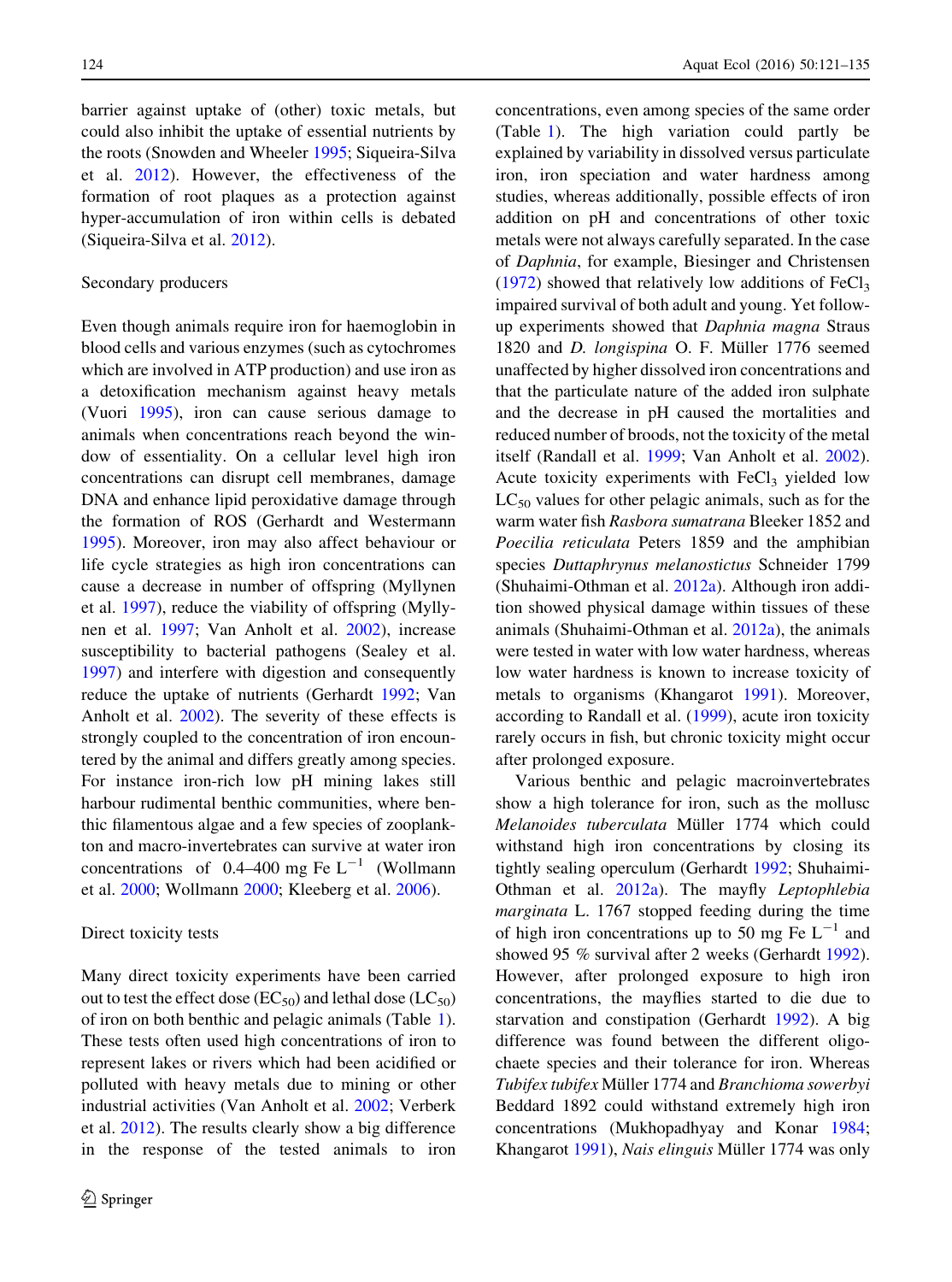<span id="page-4-0"></span>

| Oligochaete<br>Oligochaete<br>Oligochaete<br>Amphipoda<br>Gastropoda<br>Gastropoda<br>Gastropoda<br>Gastropoda<br>Gastropoda<br>Copepoda<br>Cladocera<br>Decapoda<br>Cladocera<br>Decapoda<br>Ostracoda<br>Isopoda<br>Macrobrachium lanchesteri De Man, 1911<br>Crangonyx pseudogracilis Bousfield, 1958<br>Daphnia longispina O. F. Müller, 1776<br>Melanoides tuberculata Müller, 1774<br>Senisulcospira libertina Gould, 1859<br>Branchiura sowerbyi Beddard, 1892<br>Lynnaea acuminata Lamarck, 1822<br>Cherax destructor Clark, 1936<br>Stenocypris major Baird, 1859<br>Daphnia magna Straus, 1820<br>Tubifex tubifex Müller, 1774<br>Cyclops viridis Jurine, 1820<br>Nais elinguis Müller, 1774<br>Asellus aquaticus L., 1758<br>Physella gyrina Say, 1821<br>Planorbarius sp.<br>Crustacea<br>Mollusca<br>Annelida | 101.84<br>48 h | 101.84<br>96 h | 21.78<br>7.32<br>48 h<br>76.0<br>81.1 | 12.09<br>96 h<br>0.12<br>8.49<br>580 | Birge et al. (1985), Shuhaimi-Othman<br>Mukhopadhyay and Konar (1984)<br>Shuhaimi-Othman et al. (2012b)<br>Shuhaimi-Othman et al. (2012a)<br>Khangarot and Ray (1989)<br>Khangarot (1991)<br>et al. (2012b) |
|----------------------------------------------------------------------------------------------------------------------------------------------------------------------------------------------------------------------------------------------------------------------------------------------------------------------------------------------------------------------------------------------------------------------------------------------------------------------------------------------------------------------------------------------------------------------------------------------------------------------------------------------------------------------------------------------------------------------------------------------------------------------------------------------------------------------------|----------------|----------------|---------------------------------------|--------------------------------------|-------------------------------------------------------------------------------------------------------------------------------------------------------------------------------------------------------------|
|                                                                                                                                                                                                                                                                                                                                                                                                                                                                                                                                                                                                                                                                                                                                                                                                                            |                |                |                                       |                                      |                                                                                                                                                                                                             |
|                                                                                                                                                                                                                                                                                                                                                                                                                                                                                                                                                                                                                                                                                                                                                                                                                            |                |                |                                       |                                      |                                                                                                                                                                                                             |
|                                                                                                                                                                                                                                                                                                                                                                                                                                                                                                                                                                                                                                                                                                                                                                                                                            |                |                |                                       |                                      |                                                                                                                                                                                                             |
|                                                                                                                                                                                                                                                                                                                                                                                                                                                                                                                                                                                                                                                                                                                                                                                                                            |                |                |                                       |                                      |                                                                                                                                                                                                             |
|                                                                                                                                                                                                                                                                                                                                                                                                                                                                                                                                                                                                                                                                                                                                                                                                                            |                |                |                                       |                                      |                                                                                                                                                                                                             |
|                                                                                                                                                                                                                                                                                                                                                                                                                                                                                                                                                                                                                                                                                                                                                                                                                            |                |                |                                       |                                      |                                                                                                                                                                                                             |
|                                                                                                                                                                                                                                                                                                                                                                                                                                                                                                                                                                                                                                                                                                                                                                                                                            |                |                |                                       |                                      |                                                                                                                                                                                                             |
|                                                                                                                                                                                                                                                                                                                                                                                                                                                                                                                                                                                                                                                                                                                                                                                                                            |                |                |                                       |                                      |                                                                                                                                                                                                             |
|                                                                                                                                                                                                                                                                                                                                                                                                                                                                                                                                                                                                                                                                                                                                                                                                                            |                |                |                                       |                                      |                                                                                                                                                                                                             |
|                                                                                                                                                                                                                                                                                                                                                                                                                                                                                                                                                                                                                                                                                                                                                                                                                            |                |                |                                       |                                      | Furmanska (1979)                                                                                                                                                                                            |
|                                                                                                                                                                                                                                                                                                                                                                                                                                                                                                                                                                                                                                                                                                                                                                                                                            |                |                |                                       |                                      | Nishiuchi and Yoshida (1972)                                                                                                                                                                                |
|                                                                                                                                                                                                                                                                                                                                                                                                                                                                                                                                                                                                                                                                                                                                                                                                                            |                |                |                                       |                                      |                                                                                                                                                                                                             |
|                                                                                                                                                                                                                                                                                                                                                                                                                                                                                                                                                                                                                                                                                                                                                                                                                            |                |                |                                       | 124.0                                | Furmanska (1979), Gerhardt (1994)                                                                                                                                                                           |
|                                                                                                                                                                                                                                                                                                                                                                                                                                                                                                                                                                                                                                                                                                                                                                                                                            |                |                |                                       | 120.0                                | Martin and Holdich (1986)                                                                                                                                                                                   |
|                                                                                                                                                                                                                                                                                                                                                                                                                                                                                                                                                                                                                                                                                                                                                                                                                            |                |                |                                       | 50.0                                 | Khan and Nugegoda (2007)                                                                                                                                                                                    |
|                                                                                                                                                                                                                                                                                                                                                                                                                                                                                                                                                                                                                                                                                                                                                                                                                            |                |                |                                       | 35.2                                 | Mukhopadhyay and Konar (1984)                                                                                                                                                                               |
|                                                                                                                                                                                                                                                                                                                                                                                                                                                                                                                                                                                                                                                                                                                                                                                                                            |                |                | 11.48                                 |                                      | Randall et al. (1999)                                                                                                                                                                                       |
|                                                                                                                                                                                                                                                                                                                                                                                                                                                                                                                                                                                                                                                                                                                                                                                                                            | 7.2            |                | 5.9                                   |                                      | Khangarot and Ray (1989), Biesinger<br>and Christensen (1972)                                                                                                                                               |
|                                                                                                                                                                                                                                                                                                                                                                                                                                                                                                                                                                                                                                                                                                                                                                                                                            |                |                |                                       | 3.72                                 | Shuhaimi-Othman et al. (2012a)                                                                                                                                                                              |
|                                                                                                                                                                                                                                                                                                                                                                                                                                                                                                                                                                                                                                                                                                                                                                                                                            |                |                |                                       | 0.28                                 | Shuhaimi-Othman et al. (2012a)                                                                                                                                                                              |
| Insecta                                                                                                                                                                                                                                                                                                                                                                                                                                                                                                                                                                                                                                                                                                                                                                                                                    |                |                |                                       |                                      |                                                                                                                                                                                                             |
| Diptera<br>Chironomus javanus Kieffer, 1924                                                                                                                                                                                                                                                                                                                                                                                                                                                                                                                                                                                                                                                                                                                                                                                |                |                |                                       | 0.62                                 | Shuhaimi-Othman et al. (2012a)                                                                                                                                                                              |
| Ephemeroptera<br>Leptophlebia marginata L. 1767                                                                                                                                                                                                                                                                                                                                                                                                                                                                                                                                                                                                                                                                                                                                                                            |                | $70.0$         |                                       | 106.3                                | Gerhardt (1994)                                                                                                                                                                                             |
| Chordata                                                                                                                                                                                                                                                                                                                                                                                                                                                                                                                                                                                                                                                                                                                                                                                                                   |                |                |                                       |                                      |                                                                                                                                                                                                             |
| Anura<br>Bufo japonicus Temminck and Schlegel, 1838                                                                                                                                                                                                                                                                                                                                                                                                                                                                                                                                                                                                                                                                                                                                                                        |                |                | 4.2                                   |                                      | Hashimoto and Nishiuchi (1981)                                                                                                                                                                              |
| Anura<br>Duttaphrynus melanostictus Schneider, 1799                                                                                                                                                                                                                                                                                                                                                                                                                                                                                                                                                                                                                                                                                                                                                                        |                |                | 0.6                                   | 0.4                                  | Shuhaimi-Othman et al. (2012a)<br>Nishiuchi and Yoshida (1972),                                                                                                                                             |
| Cyprinodontiformes<br>Poecilia reticulata Peters, 1859                                                                                                                                                                                                                                                                                                                                                                                                                                                                                                                                                                                                                                                                                                                                                                     |                |                |                                       | 1.46                                 | Shuhaimi-Othman et al. (2012a)                                                                                                                                                                              |
| Anura<br>Rana hexadactyla Lesson, 1834                                                                                                                                                                                                                                                                                                                                                                                                                                                                                                                                                                                                                                                                                                                                                                                     |                |                |                                       | 17.6                                 | Khangarot and Ray (1989)                                                                                                                                                                                    |
| Anura<br>Rana linnocharis Gravenhorst, 1829                                                                                                                                                                                                                                                                                                                                                                                                                                                                                                                                                                                                                                                                                                                                                                                |                |                | 79.7                                  |                                      | Pan and Liang (1993)                                                                                                                                                                                        |
| Cypriniformes<br>Rasbora sumatrana Bleeker, 1852                                                                                                                                                                                                                                                                                                                                                                                                                                                                                                                                                                                                                                                                                                                                                                           |                |                |                                       | $1.71\,$                             | Shuhaimi-Othman et al. (2012a)                                                                                                                                                                              |
| Salmonidae<br>Salmo trutta L. 1758                                                                                                                                                                                                                                                                                                                                                                                                                                                                                                                                                                                                                                                                                                                                                                                         |                |                |                                       | 47.0                                 | Dalzell and Macfarlane (1999)                                                                                                                                                                               |
| Perciformes<br>Tilapia mossambica Peters, 1852                                                                                                                                                                                                                                                                                                                                                                                                                                                                                                                                                                                                                                                                                                                                                                             |                |                |                                       | 119.6                                | Mukhopadhyay and Konar (1984)                                                                                                                                                                               |

 $\underline{\textcircled{\tiny 2}}$  Springer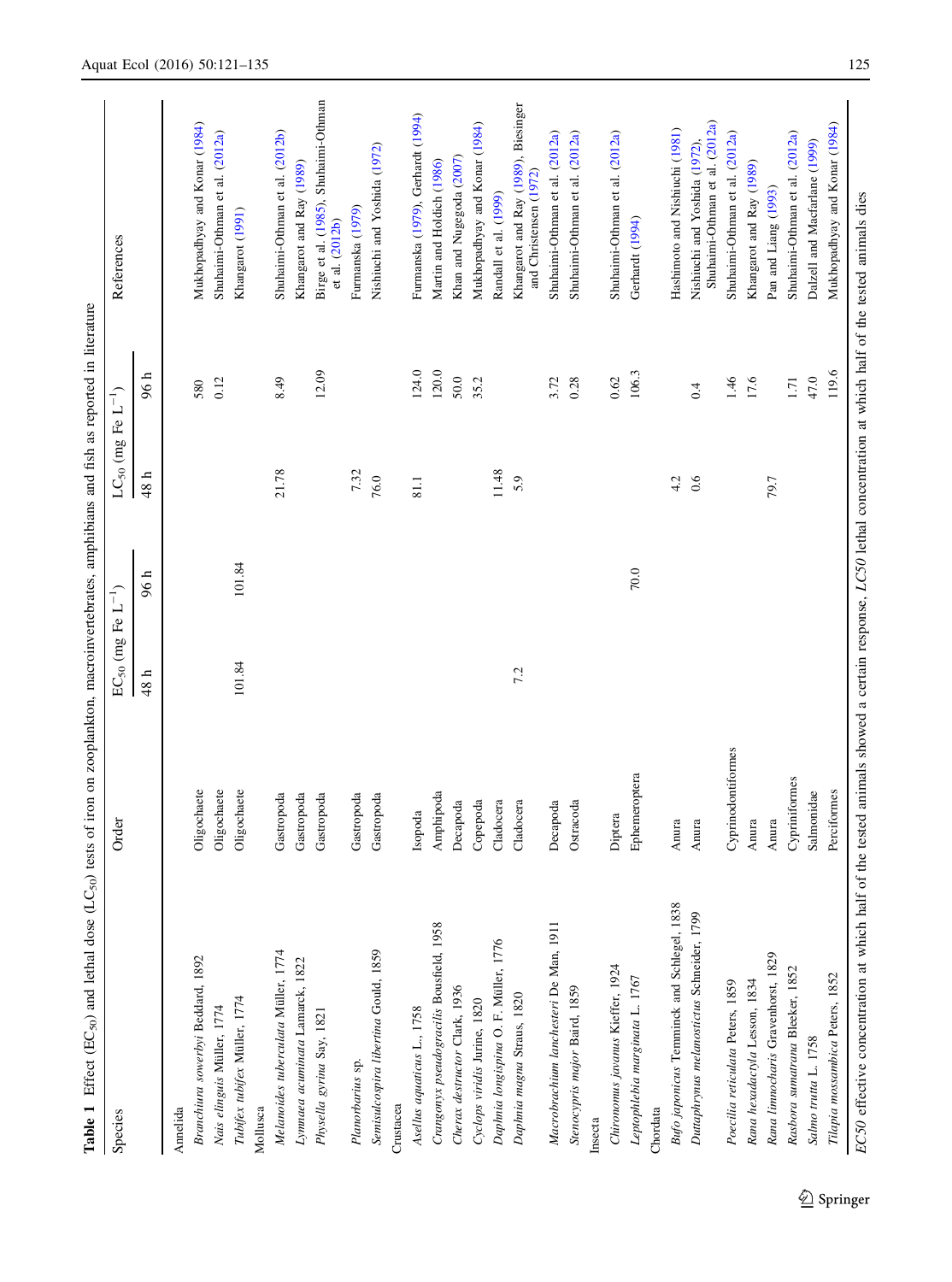able to survive very low concentrations (Shuhaimi-Othman et al. [2012a\)](#page-13-0). Aquatic oligochaete species are often used as environmental indicators for water quality due to the fact that some species can withstand highly polluted areas, whereas others are only found in unpolluted areas (Chapman et al. [1982\)](#page-12-0).

## Iron toxicity under natural conditions

In iron toxicity studies iron and pH effects need to be carefully separated, but during field experiments these effects may occur together and could increase toxicity, not to mention co-precipitation of other toxic metals. Moreover, iron could precipitate as iron hydroxide, which can alter food quality, food availability, habitat structure and can attach to vital parts of animals, resulting in stress and tissue damage in benthic feeding macro-invertebrates and fish (Gerhardt and Westermann [1995;](#page-12-0) Vuori [1995;](#page-14-0) Linton et al. [2007](#page-13-0); Siqueira-Silva et al. [2012\)](#page-13-0). These indirect effects of iron precipitates on macro-invertebrates and fish, plants, lake sediment and other surfaces have shown to be eventually more detrimental to animal growth than possible toxic effects of iron within cell tissues (Gerhardt and Westermann [1995;](#page-12-0) Vuori [1995](#page-14-0); Linton et al. [2007\)](#page-13-0). Iron hydroxide precipitates, both aboveground and belowground (iron plaque layers), can decrease growth of food plants and when ingested can attach to gill and gut membranes, disturbing animal metabolism and mobility, thereby restricting foraging behaviour (Rasmussen and Lindegaard [1988](#page-13-0); Gerhardt and Westermann [1995;](#page-12-0) Siqueira-Silva et al. [2012](#page-13-0)). Iron hydroxide layers on the sediment could alter the structure and quality of benthic habitats and destroy spawning grounds for fish (Rasmussen and Lindegaard [1988;](#page-13-0) Gerhardt and Westermann [1995;](#page-12-0) Linton et al. [2007\)](#page-13-0). Direct accumulation of iron precipitates on fish and macroinvertebrate gills has led to restricted respiration in various animals (Gerhardt and Westermann [1995;](#page-12-0) Vuori [1995;](#page-14-0) Linton et al. [2007\)](#page-13-0). Moreover, precipitated iron deposits on eggs showed a decrease in hatching success as the iron clogged the egg pores, resulting in suffocation of the offspring (Vuori [1995](#page-14-0); Linton et al. [2007](#page-13-0)). Nonetheless, these negative effects of iron precipitates on zooplankton and fish were not observed during the iron addition experiment of Jaeger [\(1994](#page-12-0)), even though the sediment was covered with an ironhydroxide layer and surface water iron concentrations reached 4 mg Fe  $L^{-1}$ .

#### Effects of iron on community shifts

As shown in the previous paragraphs, iron can have several positive and negative effects on species, both primary and secondary producers. Therefore, iron addition in the field could induce changes on a community level due to the differences in iron tolerance between species or groups of species. The formation of iron precipitates on plants has for example been observed to restrict the distribution of various plant and periphyton species in streams (Vuori [1995\)](#page-14-0). Therefore, differences in plant responses to iron addition, both direct and indirect, might lead to a shift in community composition, favouring growth of the more iron-tolerant species. Iron addition could lead to a higher abundance and diversity of endangered macrophyte species as Geurts et al. [\(2008](#page-12-0)) showed that the occurrence of endangered plant species such as charophytes was related to high Fe:P ratios in the sediment pore water of peat lakes. Additionally, the germination of several charophyte species on peat sediments was not hindered by iron additions up to 40 g Fe m<sup> $-2$ </sup> (Immers et al. [2014](#page-12-0)). Therefore, the shift in community composition after iron addition would not necessarily lead to dominance of fast growing macrophyte species or algae.

Differences in iron tolerance between macroinvertebrate species has also been shown to affect community composition. High iron concentrations in a Danish lowland river led to a decrease in macroinvertebrate taxa, with only the taxa Tubificidae, Chironomidae and Tipulidae present, whereas the pollution sensitive taxa Ephemeroptera and Plecoptera were confined to areas with low iron concentrations (Rasmussen and Lindegaard [1988\)](#page-13-0). Diversity of macroinvertebrates was shown to decrease at iron concentrations above 1.2 mg Fe  $L^{-1}$ , but even at low concentrations of 0.2–0.3 mg Fe  $L^{-1}$  the number of macroinvertebrate taxa decreased from 67 to 53 (Rasmussen and Lindegaard [1988;](#page-13-0) Gerhardt and Westermann [1995](#page-12-0)). Moreover, precipitations of iron on plants, periphyton and sediments have shown to eliminate macroinvertebrate grazers that feed on biofilm and periphyton (Rasmussen and Lindegaard [1988](#page-13-0)). Chapman et al. [\(1982](#page-12-0)) showed that oligochaetes adapted to oligotrophic conditions were more tolerant to high metal concentrations (mercury and cadmium) than species adapted to eutrophic conditions. Nonetheless, metal tolerance in macroinvertebrates changed with varying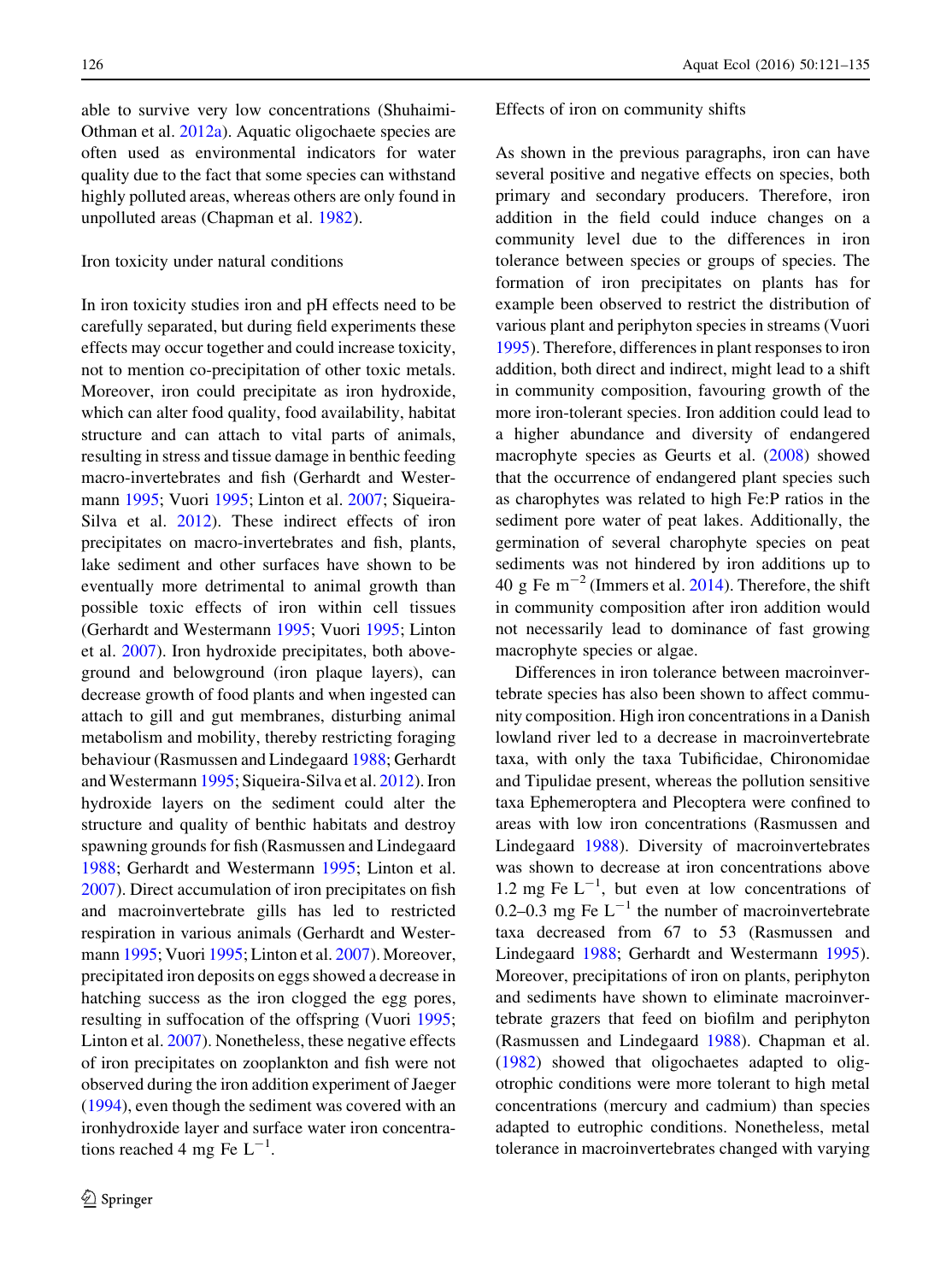environmental conditions, such as shifts in pH and temperature (Chapman et al. [1982\)](#page-12-0).

Higher iron requirements of certain species can also induce community changes such as in phytoplankton communities, where iron additions have caused a shift towards N-fixing cyanobacterial species over green algae (Downs et al. [2008;](#page-12-0) Molot et al. [2010](#page-13-0)). In this case iron availability changed and the species with higher iron requirements, such as heterocystous cyanobacteria, could grow faster, resulting in a shift in phytoplankton dominance (Downs et al. [2008](#page-12-0); Molot et al. [2010\)](#page-13-0).

Lastly, iron additions can change communities due to behavioural avoidance, as was shown by Verberk et al. ([2012\)](#page-14-0) for two stickleback species. They concluded that the three-spined stickleback showed behavioural avoidance to areas with high iron concentrations, whereas the nine-spined stickleback preferred these areas. Nonetheless after iron concentrations were reduced, the three-spined stickleback returned to the formerly iron contaminated areas (Verberk et al. [2012\)](#page-14-0). This non-lethal effect of high iron concentrations on community composition was also shown for other fish and benthic invertebrates (Rasmussen and Lindegaard [1988;](#page-13-0) Gerhardt and Westermann [1995](#page-12-0); Vuori [1995;](#page-14-0) Randall et al. [1999\)](#page-13-0).

While all previous mentioned consequences of high iron concentrations could result in considerable changes in the community composition of the aquatic ecosystem and may lead to reduced diversity, excess iron in the water could also bind to excess P in the system, thereby shifting eutrophic ecosystems to macrophyte dominated mesotrophic or oligotrophic ecosystems with higher biodiversity (Jeppesen et al. [2012\)](#page-12-0). Lower P concentrations in the water favour macrophyte growth over phytoplankton growth, resulting in increased water transparency.

## Iron addition as a restoration measure

## Chemical interactions

The goal of adding iron to the sediment or surface water of a lake is to bind the available P, mostly in the form of phosphate  $(PO<sub>4</sub><sup>3-</sup>)$  in the water and form a 'phosphate-trap' on the sediment–water interface. However, the binding capacity of Fe is regulated by the redox potential in the top layer of the sediment (Lijklema [1977](#page-13-0); Burley et al. [2001](#page-12-0); Smolders et al. [2006\)](#page-13-0). Under oxic conditions, oxidised ferric iron  $(Fe<sup>3+</sup>)$  can freely precipitate with  $PO<sub>4</sub><sup>3-</sup>$ , but under anoxic or reduced conditions, ferrous iron  $(Fe^{2+})$  is formed and Fe partly loses its binding capacity and consequently  $PO_4^{3-}$  will be released from the sediment to the water layer (Mortimer [1941;](#page-13-0) Lijklema [1977;](#page-13-0) Cooke et al. [1993](#page-12-0); Golterman [2001](#page-12-0)). Moreover, high sulphate  $(SO_4^2)$  concentrations can facilitate internal eutrophication by competing with  $PO_4^3$ <sup>-</sup> for anion adsorption sites, which ultimately results in mobilisation of previously bound  $PO<sub>4</sub><sup>3-</sup>$  to the water column (Smolders et al. [2006](#page-13-0); Van der Welle et al. [2007a](#page-14-0)). Additionally, high  $SO_4^2$  reduction rates in organic sediments lead to the formation of toxic sulphides  $(S^{2-})$ , which reduce the formed iron-phosphates to form  $FeS<sub>x</sub>$  (Smolders et al. [2006](#page-13-0)). Therefore, Fe addition can only be successful in reducing internal P loading when  $SO_4^2$  concentrations are low or when sufficient Fe is added to cope with these  $SO_4^2$ interactions (Lamers et al. [2002](#page-13-0)). A positive effect of  $F \nightharpoonup$  FeS<sub>x</sub> formation is that iron addition may also reduce the amount of toxic sulphides, thus benefitting plant growth (Van der Welle et al. [2006;](#page-14-0) Lamers et al. [2015\)](#page-13-0).

The success of iron addition in order to regulate P release can be calculated by using the Fe:P ratio in the sediment pore water. Various ratios are suggested in literature, ranging from a molar pore water ratio of 1–3.5 (Smolders et al. [2001;](#page-13-0) Zak et al. [2004;](#page-14-0) Geurts et al. [2008](#page-12-0)), to a pore water ratio of 15 by weight (Jensen et al. [1992](#page-12-0)), to a molar Fe:P ratio of 8–10 for the sediment (Hansen et al. [2003](#page-12-0); Geurts et al. [2008](#page-12-0)). These values would need to be reached or exceeded to enable P retention in the (oxidised) sediment.

Additionally, humic compounds can form stable humic-iron complexes with iron, which could inhibit the formation of iron-phosphates and iron-oxides (Myllynen et al. [1997](#page-13-0); Zak et al. [2004;](#page-14-0) Spijkerman et al. [2007\)](#page-13-0). Therefore, high concentrations of organic matter and other chemical elements with high affiliation to Fe (such as sulphate) interfere with the aim of P retention through iron addition. Iron addition in organic-rich lakes does not increase P retention until dissolved organic carbon (DOC) concentrations have sufficiently decreased (Zak et al. [2004\)](#page-14-0). Part of the reactive Fe will bind to humic compounds, thereby lowering the effective iron dose to immobilise sediment P.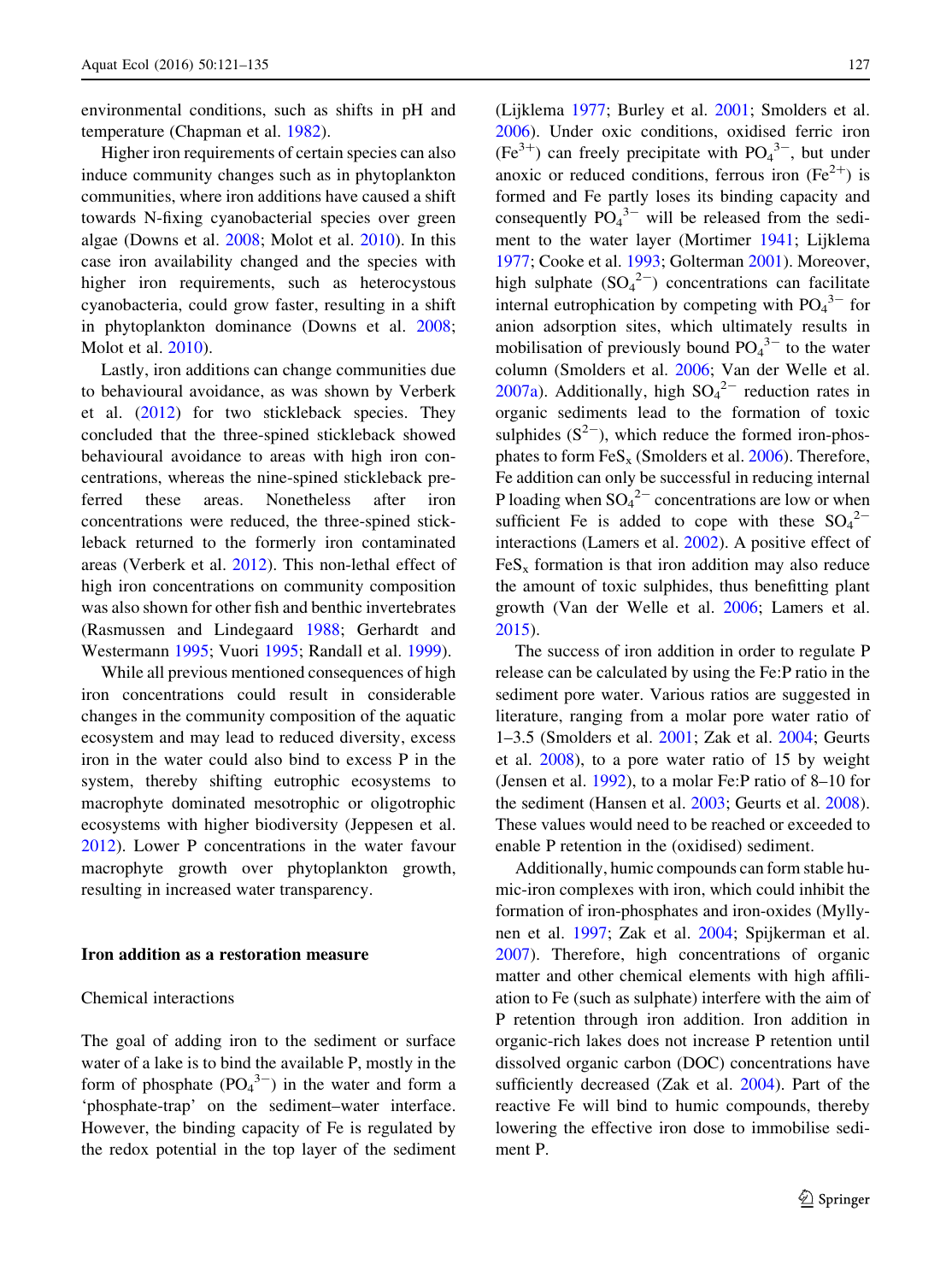Lastly, due to the low pH of  $FeCl<sub>3</sub>$ , adding large quantities of iron may lead to a drop in pH, which in turn leads to increased solubility of other metals in water. This may subsequently lead to problems for aquatic organisms. To prevent a quick drop in pH and direct effects of high iron concentrations during the iron addition period on aquatic organisms, the speed of addition should depend on the buffer capacity and hydrological circumstances of the lake, resulting in a gradual addition of iron over a longer term (months to years). Another option is to add a buffer solution during the addition of Fe (e.g. NaOH).

#### Lake restoration by iron addition: case studies

We found 13 iron addition studies which have been performed in the past with the aim of lake restoration, from which we discuss the results, both chemically and biologically (Table [2\)](#page-8-0). In 3 of these experiments iron compounds were added to sediment cores in the laboratory and in 10 field experiments (in lakes or reservoirs) iron compounds were added either to the sediment (2 occasions) or to the water column (9 occasions—one used both water and sediment addition).

Different iron salts have been added in field studies as a restoration measure, which included  $FeCl<sub>3</sub>$ ,  $FeCl<sub>2</sub>$ ,  $FeSO<sub>4</sub>$  and  $Fe<sub>2</sub>O<sub>3</sub>$ , with or without extra aeration of the lake (Quaak et al. [1993](#page-13-0); Boers et al. [1994](#page-11-0); Jaeger [1994](#page-12-0); Smolders et al. [2001](#page-13-0); Hansen et al. [2003\)](#page-12-0). P retention increased in most studies using the iron salts  $FeCl<sub>2</sub>$ , FeCl<sub>3</sub>, FeSO<sub>4</sub>, whereas it was barely affected after addition of  $Fe<sub>2</sub>O<sub>3</sub>$  $Fe<sub>2</sub>O<sub>3</sub>$  $Fe<sub>2</sub>O<sub>3</sub>$  (Smolders et al. [2001;](#page-13-0) Table 2). Furthermore, in a direct comparison, addition of  $FeSO<sub>4</sub>$  resulted in less P retention compared to the use of iron salts (Smolders et al. [2001\)](#page-13-0). Both addition of iron salts to the sediment and to the water column yielded increased P retention (Table [2\)](#page-8-0). The laboratory studies and several field studies indicate that the sediment pore water Fe:P ratio determines the strength of P release and retention (Burley et al. [2001](#page-12-0); Smolders et al. [2001](#page-13-0); Hansen et al. [2003;](#page-12-0) Geurts [2010;](#page-12-0) Kleeberg et al. [2012;](#page-13-0) Immers et al. [2015](#page-12-0)). Therefore, at first sight, the addition of iron to the sediment seems more effective than in the water column, even though in practice it is much easier to add iron to the water column at a whole lake scale. However, when added in the water column in the field, strong precipitation of iron compounds was observed, which co-precipitates both suspended organic material

as well as water column phosphorus, contributing to reduced phytoplankton biomass and improved water transparency (Jaeger [1994;](#page-12-0) Kleeberg et al. [2012](#page-13-0); Immers et al. [2015](#page-12-0)). Furthermore, the sediment–water interface is dynamic, as there can be strong resuspension of sediments due to storms (e.g. Boers et al. [1994\)](#page-11-0). Therefore, whether iron salts are applied in the water column or sediment, there will be a continuous exchange and redistribution of the added iron.

Whereas sediment resuspension can induce a flux of P in the water column (Boers et al. [1994\)](#page-11-0), it can simultaneously result in new precipitation of water column P through the temporary mixing of iron particles in the water column. In the field studies the added iron spread quite well horizontally, away from the source of application throughout the water bodies, either facilitated by injecting the iron salts into an ascending water jet (Deppe and Benndorf [2002](#page-12-0)) or through wind induced water circulation (Immers et al. [2015\)](#page-12-0). For the vertical distribution of iron, stratification plays a crucial role in the effect of iron additions. When added in the water column in the epilimnion, the iron does not reach the sediment and hence does not reduce release of P from the sediment. Still during thermal stratification, this can result in reduced P availability in the water column, reduced algal growth and improved water transparency (Walker et al. [1989](#page-14-0)). However, upon erosion of the thermocline in the course of the season, and complete mixing of the lake or reservoir, the accumulated P in the hypolimnion is released and can cause new algal blooms (Walker et al. [1989\)](#page-14-0). Several lake restoration projects therefore combine iron addition with breaking of the lake stratification through the use of pumps, both to ensure spread of the added iron throughout the water body and to reach the sediment, as well as to increase oxygen availability at the sediment–water interface (Walker et al. [1989;](#page-14-0) Dahldorph and Price [1994;](#page-12-0) Jaeger [1994;](#page-12-0) Deppe and Benndorf [2002;](#page-12-0) Kleeberg et al. [2012\)](#page-13-0).

Whereas enough oxygen availability is considered a prerequisite for successful binding of P, the studies that compared the effect of iron addition on P retention with and without aeration or oxygen supply, did not find evidence that more P was bound at enhanced oxygen concentrations (Burley et al. [2001](#page-12-0); Hansen et al. [2003;](#page-12-0) Kleeberg et al. [2012](#page-13-0)). This may suggest that there was still insufficient iron available despite the addition (Hansen et al. [2003\)](#page-12-0), P release was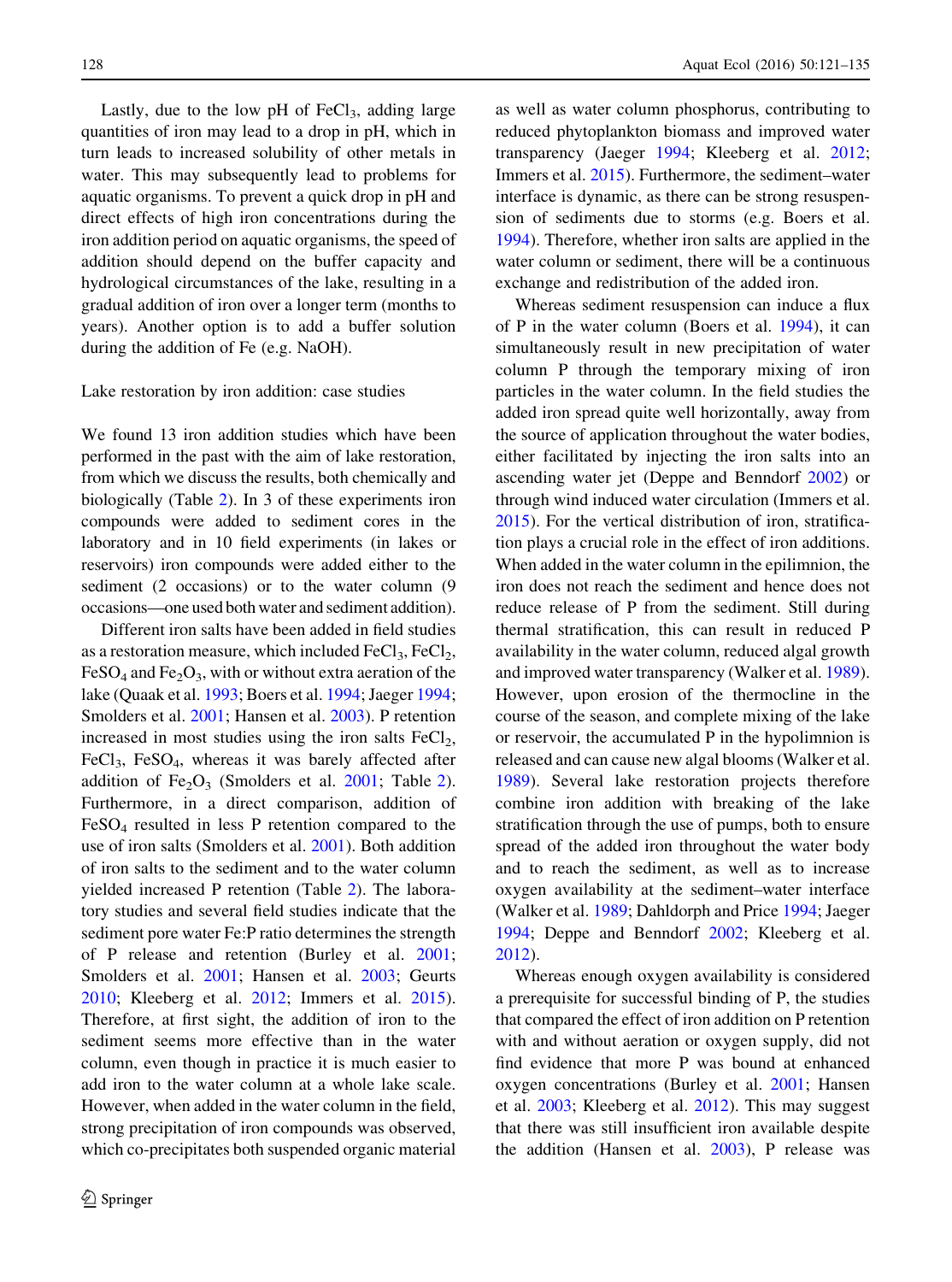<span id="page-8-0"></span>

|  |  |  |  |  | <b>Table 2</b> An overview of performed restoration experiments using iron addition and their effect on P retention and aquatic biota |  |  |  |  |  |  |  |  |  |  |  |
|--|--|--|--|--|---------------------------------------------------------------------------------------------------------------------------------------|--|--|--|--|--|--|--|--|--|--|--|
|--|--|--|--|--|---------------------------------------------------------------------------------------------------------------------------------------|--|--|--|--|--|--|--|--|--|--|--|

| Restoration<br>experiments                        |                                         | Field/<br>laboratory             |                            | Location/origin<br>sediment                                                    |                                                | Mean<br>water<br>depth                 | Addition                                                   | Amount                                                                      | Location<br>of<br>addition |
|---------------------------------------------------|-----------------------------------------|----------------------------------|----------------------------|--------------------------------------------------------------------------------|------------------------------------------------|----------------------------------------|------------------------------------------------------------|-----------------------------------------------------------------------------|----------------------------|
| Burley et al.<br>(2001)                           |                                         | Laboratory,<br>sediment<br>cores |                            | Canada                                                                         | Crooked Lake, Amisk<br>Lake and Baptiste Lake, | $\overline{\phantom{0}}$               | FeCl <sub>3</sub> , FeCl <sub>3</sub> $\pm$ O <sub>2</sub> | 100 g Fe $m^{-2}$                                                           | Water<br>column            |
| Hansen et al.<br>(2003)                           |                                         | Laboratory,<br>sediment<br>cores |                            |                                                                                | Lake Vedsted, Denmark                          |                                        | FeCl <sub>3</sub> ( $\pm$ aeration)                        | $0.2$ g Fe core <sup>-1</sup><br>$(=0.65$ g Fe L <sup>-1</sup><br>sediment) | Sediment                   |
| Smolders et al.<br>(2001)                         |                                         | Laboratory,<br>sediment<br>cores |                            | De Bruuk, The<br>Netherlands                                                   |                                                |                                        | $FeCl3$ , $FeCl2$ , $FeSO4$                                | 150, 500 and<br>1500 mg Fe $kg^{-1}$                                        | Sediment                   |
|                                                   |                                         |                                  |                            |                                                                                |                                                | -                                      | Fe <sub>2</sub> O <sub>3</sub>                             | 150, 500 and<br>1500 mg Fe $\text{kg}^{-1}$                                 | Sediment                   |
| Daldorph and<br>Price (1994)                      |                                         | Field                            |                            | England                                                                        | Foxcote Reservoir,                             | n.a.                                   | $FeSO4 + aeration$                                         | 3.5 mg Fe $\rm L^{-1}$                                                      | Water<br>column            |
| Deppe and<br>Benndorf (2002)                      |                                         | Field                            |                            | Germany                                                                        | Bautzen reservoir,                             | 7.4 m                                  | $FeCl3$ , $FeCl2$ ,<br>FeClSO <sub>4</sub>                 | 40 g Fe $m^{-2}$                                                            | Water<br>column            |
| Geurts (2010)                                     |                                         | Field,<br>mesocosms              |                            |                                                                                | Lake Uddelmeer,<br>The Netherlands             | 1 <sub>m</sub>                         | FeCl <sub>2</sub>                                          | 50 and<br>100 g Fe $m^{-2}$                                                 | Sediment                   |
|                                                   |                                         |                                  |                            |                                                                                |                                                | 1 <sub>m</sub>                         | FeCl <sub>3</sub>                                          | 5 and 10 g Fe m <sup><math>-2</math></sup>                                  | Water<br>column            |
| Immers et al.<br>(2015)                           |                                         | Field                            |                            | Terra Nova, The<br>Netherlands                                                 |                                                | 1.4 <sub>m</sub>                       | FeCl <sub>3</sub>                                          | 33 g Fe $m^{-2}$                                                            | Water<br>column            |
| Field<br>Jaeger (1994)                            |                                         |                                  | Lake Krupunder,<br>Germany |                                                                                | 4.2 m                                          | $FeCISO4 + aeration$<br>('Ferri Floc') | 5 g Fe $m^{-3}$                                            | Water<br>column                                                             |                            |
| Kleeberg et al.<br>(2012, 2013)                   |                                         | Field                            |                            | Germany                                                                        | Lake Groß-Glienicke,                           | $6.8 \text{ m}$                        | $Fe(OH)$ <sub>3</sub> ,<br>$\text{FeCl}_2 \pm$ aeration    | 250 g Fe $m^{-2}$                                                           | Water<br>column            |
| Quaak et al.<br>$(1993)$ , Boers<br>et al. (1994) |                                         | Field                            |                            |                                                                                | Groot Vogelenzang,<br>The Netherlands          | $1.75 \; \mathrm{m}$                   | FeCl <sub>3</sub>                                          | 100 g Fe m <sup><math>^{-2}</math></sup>                                    | Sediment                   |
| Van der Wal et al.<br>(2013)                      |                                         | Field,<br>mesocosms              |                            | Netherlands                                                                    | Terra Nova, The                                | $0.8 \text{ m}$                        | FeCl <sub>3</sub>                                          | 85 g Fe $m^{-2}$                                                            | Water<br>column            |
| Van Donk et al.<br>(1994)                         |                                         | Field,<br>mesocosms              |                            |                                                                                | Lake Breukeleveen,<br>The Netherlands          | $1.45$ m                               | FeCl <sub>3</sub>                                          | 29 mg Fe $L^{-1}$<br>$(=42 \text{ g Fe m}^{-2})$                            | Water<br>column            |
| Walker et al.<br>(1989)                           |                                         | Field                            |                            |                                                                                | Vadnais Lake, USA                              | 8.1 m                                  | $FeCl3 + aeration$                                         | 100 kg Fe day <sup>-1</sup>                                                 | Water<br>column            |
| Restoration<br>experiments                        | Duration of<br>iron addition            |                                  |                            | Duration of<br>Trophic status and P<br>the study<br>loading before application |                                                |                                        | Effect on P retention                                      | Reported effects on organisms<br>and/or the lake ecosystem                  |                            |
| Burley et al.<br>(2001)                           | 21 days<br>At once<br>(single<br>dose)  |                                  |                            | Positive                                                                       | Not available                                  |                                        |                                                            |                                                                             |                            |
| Hansen et al.<br>(2003)                           | At once<br>34 days<br>(single)<br>dose) |                                  |                            | Positive                                                                       | Not available                                  |                                        |                                                            |                                                                             |                            |
| Smolders<br>et al.<br>(2001)                      | At once                                 | (single)<br>dose)                |                            | 89 days                                                                        |                                                |                                        | Positive, stronger at<br>higher concentrations             | Not available                                                               |                            |
|                                                   | At once                                 | (single)<br>dose)                |                            | 89 days                                                                        |                                                |                                        | No                                                         | Not available                                                               |                            |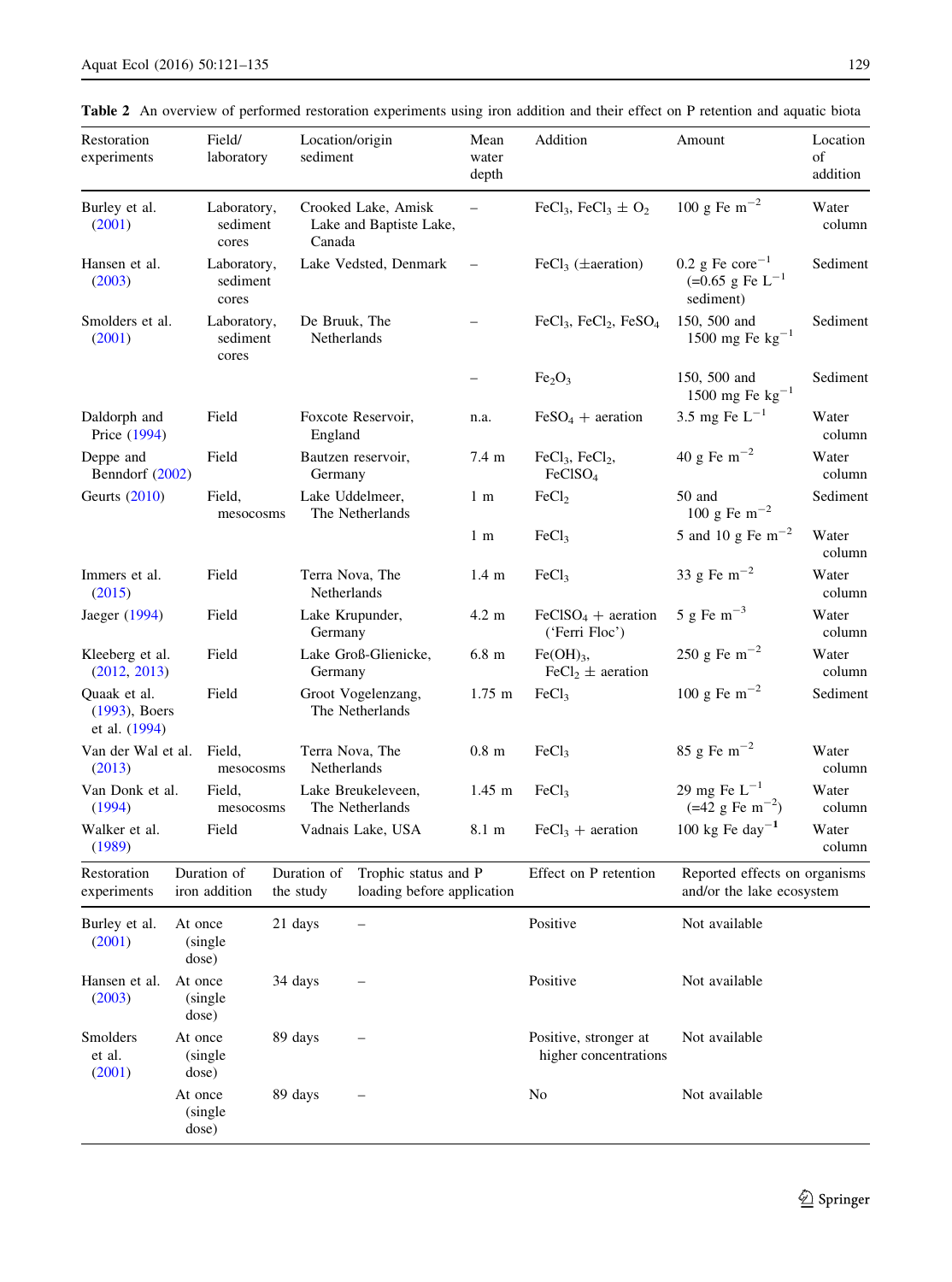Table 2 continued

| Restoration<br>experiments                                  | Duration<br>of iron<br>addition           | Duration of<br>the study                                  | Trophic status and P<br>loading before application retention                                                | Effect on P                                    | Reported effects on organisms and/or the<br>lake ecosystem                                                                                                                           |
|-------------------------------------------------------------|-------------------------------------------|-----------------------------------------------------------|-------------------------------------------------------------------------------------------------------------|------------------------------------------------|--------------------------------------------------------------------------------------------------------------------------------------------------------------------------------------|
| Daldorph<br>and Price<br>(1994)                             | 11 years                                  | 16 years                                                  | P loading: 12 g<br>$P m^{-2}$ year <sup>-1</sup>                                                            | Positive                                       | Chlorophyll and particularly<br>cyanobacteria decreased; reservoir<br>shifted from phytoplankton dominated<br>to macrophyte dominated system three<br>years after start dosing       |
| Deppe and<br>Benndorf<br>(2002)                             | Spread<br>over two<br>times<br>$104$ days | 3 years                                                   | TP: 0.05–0.25 mg P $L^{-1}$<br>P loading:<br>3.5–4.8 g P m <sup>-2</sup> year <sup>-1</sup>                 | Positive                                       | Not available                                                                                                                                                                        |
| Geurts<br>(2010)                                            | At once<br>(single)<br>dose)              | 13 months                                                 | TP: 0.19 mg P $L^{-1}$                                                                                      | Positive (only<br>at highest<br>concentration) | Chlorophyll decreased; macrophytes<br>remained absent due to the anaerobic<br>sediment which counteracted<br>germination                                                             |
|                                                             | At once<br>(single)<br>dose)              | 13 months                                                 | TP: 0.19 mg P $L^{-1}$                                                                                      | No                                             |                                                                                                                                                                                      |
| Immers<br>et al.<br>(2015)                                  | 1.5 years                                 | 9 years                                                   | TP:<br>0.020–0.130 mg P L <sup>-1</sup><br>P loading:<br>0.2 g $\bar{P}$ m <sup>-2</sup> year <sup>-1</sup> | Positive                                       | Decrease in chlorophyll, suspended<br>matter and cyanobacterial biovolume,<br>submerged macrophytes reappeared;<br>no visual effects on fish                                         |
| Jaeger<br>(1994)                                            | 6 days                                    | 3 years                                                   | TP:<br>0.085-0.12 mg P $L^{-1}$                                                                             | Positive                                       | Chlorophyll decreased significantly;<br>neither fish kills nor adverse effects by<br>iron hydroxide flakes on the<br>zooplankton were observed during or<br>after iron precipitation |
| Kleeberg<br>et al.<br>(2012,<br>2013)                       | At once<br>(single)<br>dose)              | 2 years<br>$(\pm 15$ years<br>after Fe<br>dosing)         | TP: 0.48 mg P $L^{-1}$                                                                                      | Positive                                       | Chlorophyll decreased significantly                                                                                                                                                  |
| Quaak et al.<br>(1993),<br><b>Boers</b><br>et al.<br>(1994) | 21 days                                   | 2 years                                                   | TP: 0.21 mg $L^{-1}$<br>P loading:<br>3.7 g $\bar{P}$ m <sup>-2</sup> year <sup>-1</sup>                    | Positive                                       | Chlorophyll decreased significantly;<br>durability of positive effects was only<br>3 months due to short water residence<br>time of lake (35 days) and high<br>external loading      |
| Van der<br>Wal et al.<br>(2013)                             | $102 \text{ days}$                        | 6 weeks<br>$(\pm 2 \text{ years})$<br>after Fe<br>dosing) | TP:<br>0.037-0.047 mg P $L^{-1}$                                                                            | Positive                                       | Decrease in chlorophyll and suspended<br>matter. Macrophytes remained absent<br>due to high abundance of exotic<br>crayfish                                                          |
| Van Donk<br>et al.<br>(1994)                                | At once<br>(single)<br>dose)              | 5 months                                                  | TP: 0.1 mg P $L^{-1}$<br>P loading:<br>$0.5$ g P m <sup>-2</sup> year <sup>-1</sup>                         | No                                             | Iron addition did not have any effect on<br>chlorophyll or suspended matter                                                                                                          |
| Walker<br>et al.<br>(1989)                                  | 5 years                                   | 35 days                                                   | TP: 0.1-0.2 mg P $L^{-1}$                                                                                   | Positive                                       | Decrease in algal productivity; durability<br>of positive effects was cut short due to<br>erosion of the thermocline in late<br>summer releasing P from the<br>hypolimnion           |

TP total phosphate concentration in the lake water column. Not all field studies reported both TP and P loading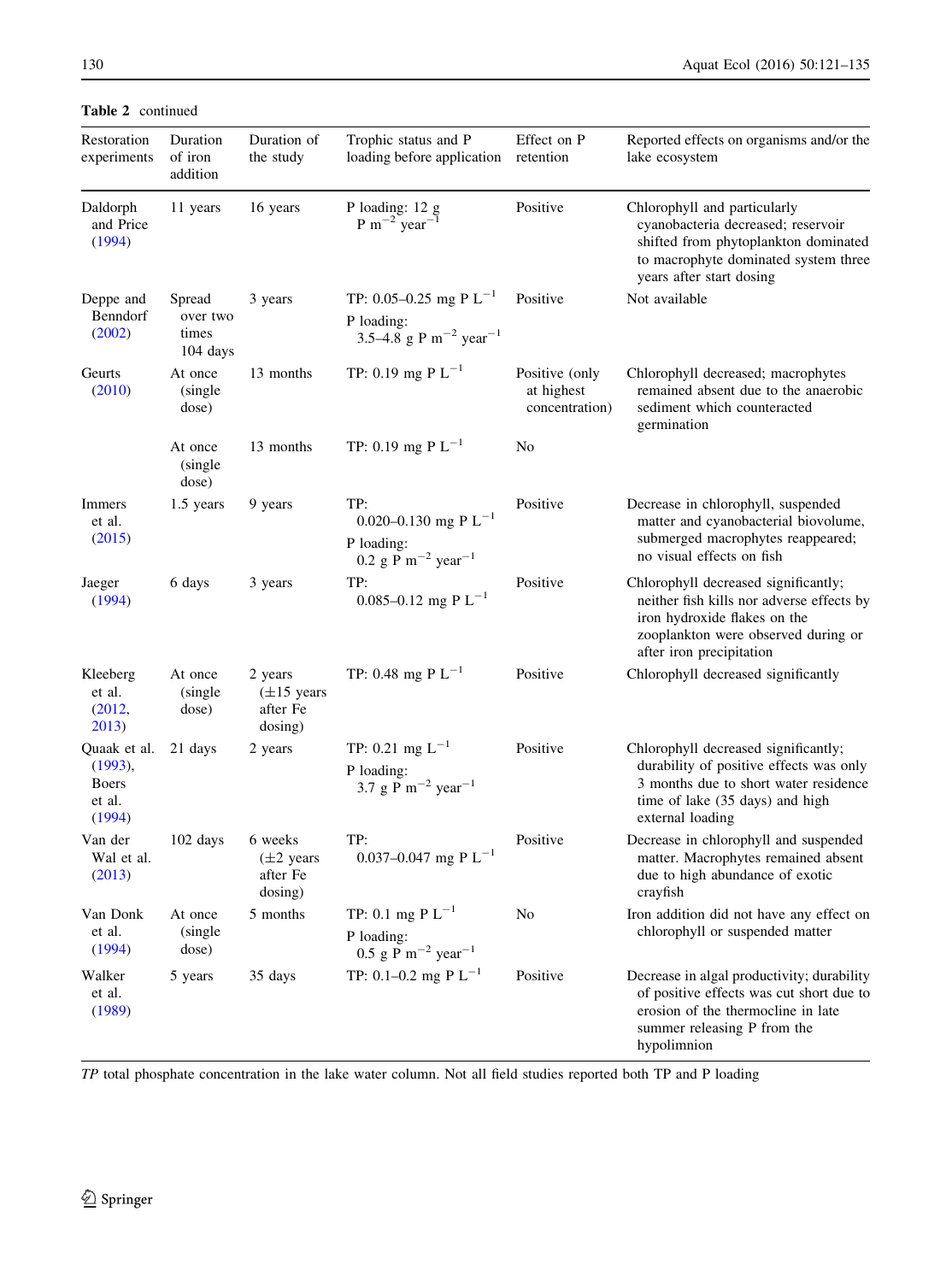controlled by other processes (Burley et al. [2001](#page-12-0)) or the amount of P that could be controlled by oxygen availability was low compared to the total P loading (Kleeberg et al. [2012\)](#page-13-0). According to Kleeberg et al. [\(2013](#page-13-0)), the success of iron addition was not hindered by the redox sensitivity of iron when added in a dimictic lake, as P was efficiently precipitated independent of the nature of the oxygen supply. That is, when iron was added to reach a sediment molar Fe:P ratio of 7 or more (Kleeberg et al. [2013\)](#page-13-0). This condition will assure continuous P elimination independent of oxygen supply, as both will be released from the sediment in a ratio close to 1 and will coprecipitate due to natural oxygenation processes (Kleeberg et al. [2013\)](#page-13-0). These results are in line with a thorough analysis of the processes and field experiments on the effect of aeration on P release and retention by Hupfer and Lewandowski [\(2008](#page-12-0)), who conclude that the oxygen availability at the sediment surface can control the dynamics of the short-term P release, but not the long-term P retention.

Nine field studies measured the effect of iron addition on aquatic biota. Eight of these reported reductions in phytoplankton abundance, often expressed as chlorophyll concentrations, concomitant with reduced P avail-ability in the water column (Table [2\)](#page-8-0). One study found no effect on P availability nor phytoplankton abundance, as these were demonstrated to be regulated by the high densities of benthivorous fish in this lake (Van Donk et al. [1994](#page-14-0)). Iron addition induced shifts in the phytoplankton community composition in several studies, in particular reducing the abundance and proportion of cyanobacteria (Walker et al. [1989](#page-14-0); Dahldorph and Price [1994](#page-12-0); Immers et al. [2015](#page-12-0)). As a consequence of increased water transparency after iron addition, submerged macrophytes returned in several of the field studies (Dahldorph and Price [1994;](#page-12-0) Immers et al. [2015\)](#page-12-0), but not in others (Geurts [2010](#page-12-0); Van der Wal et al. [2013](#page-14-0)). In the latter, the presence of high densities of benthivorous and sediment disturbing fish and crayfish inhibited submerged macrophyte reappearance (Van Donk et al. [1994](#page-14-0); Van der Wal et al. [2013](#page-14-0)) or sediments were deemed unsuitable for macrophyte growth due to anoxia (Geurts [2010](#page-12-0)).

Whereas high iron concentrations can have toxic effects on both primary and secondary producers in small scale laboratory experiments, these effects remained absent during the restoration projects that also monitored biological effects (Table [2\)](#page-8-0). No fish kills or visual damages of gills were observed during or after iron addition and no adverse effects of iron hydroxide particles were observed on zooplankton (Jaeger [1994;](#page-12-0) Immers et al. [2015\)](#page-12-0). One explanation for this could be that the high iron concentrations used in the iron toxicity studies in Table [1](#page-4-0) are rarely reached during restoration experiments with iron addition, as dilution and chemical interactions quickly reduce the concentration of dissolved iron in the system. For example, addition of 33 and 250 g Fe  $m^{-2}$  to the water column in studies by Immers et al. [\(2015](#page-12-0)) and Kleeberg et al. ([2012\)](#page-13-0), resulted in dissolved iron concentrations in the water column of only 0.3 and 0.2 mg  $L^{-1}$ , respectively.

## Lake restoration by iron addition: environmental constraints

Although iron addition in the restoration studies resulted in decreased P availability and chlorophyll concentrations in most cases, the longevity of the success of iron addition was in some cases cut short due to a variety of factors influencing P concentrations, phytoplankton abundance and macrophyte success. The short-term success was in these cases due to either high or ongoing external P loading (Boers et al. [1994;](#page-11-0) Immers et al. [2015\)](#page-12-0), short water retention time (Boers et al. [1994\)](#page-11-0), resuspension of sediment during heavy winds or seasonal disappearance of the thermocline and mixing of the lake (Walker et al. [1989](#page-14-0); Quaak et al. [1993\)](#page-13-0), a high population of planktivorous and benthivorous fish (Van Donk et al. [1994](#page-14-0)) or invasive crayfish inhibiting the development of submerged macrophytes (Bakker et al. [2013](#page-11-0); Van der Wal et al. [2013](#page-14-0); Table [2](#page-8-0)). Therefore, the success of iron addition as a restoration measure is affected by location specific confounding factors, which may obscure the effects of iron addition itself.

The longevity of the success of iron addition also appears to depend greatly on the type of lake. Addition in soft-water lakes, reservoirs and dimictic lakes yielded positive results for up to eight years (Dahldorph and Price [1994](#page-12-0); Jaeger [1994;](#page-12-0) Kleeberg et al. [2012;](#page-13-0) Table [2\)](#page-8-0), whereas iron addition in alkaline lakes proved to be only a temporary solution with increasing water total phosphorous concentrations the year after iron addition, due to high Fe depletion rates by phosphate and sulphate and possible interactions with humic compounds (Geurts [2010](#page-12-0), Immers et al. [2015](#page-12-0); Table [2](#page-8-0)). For instance, in lake Groß-Glienicke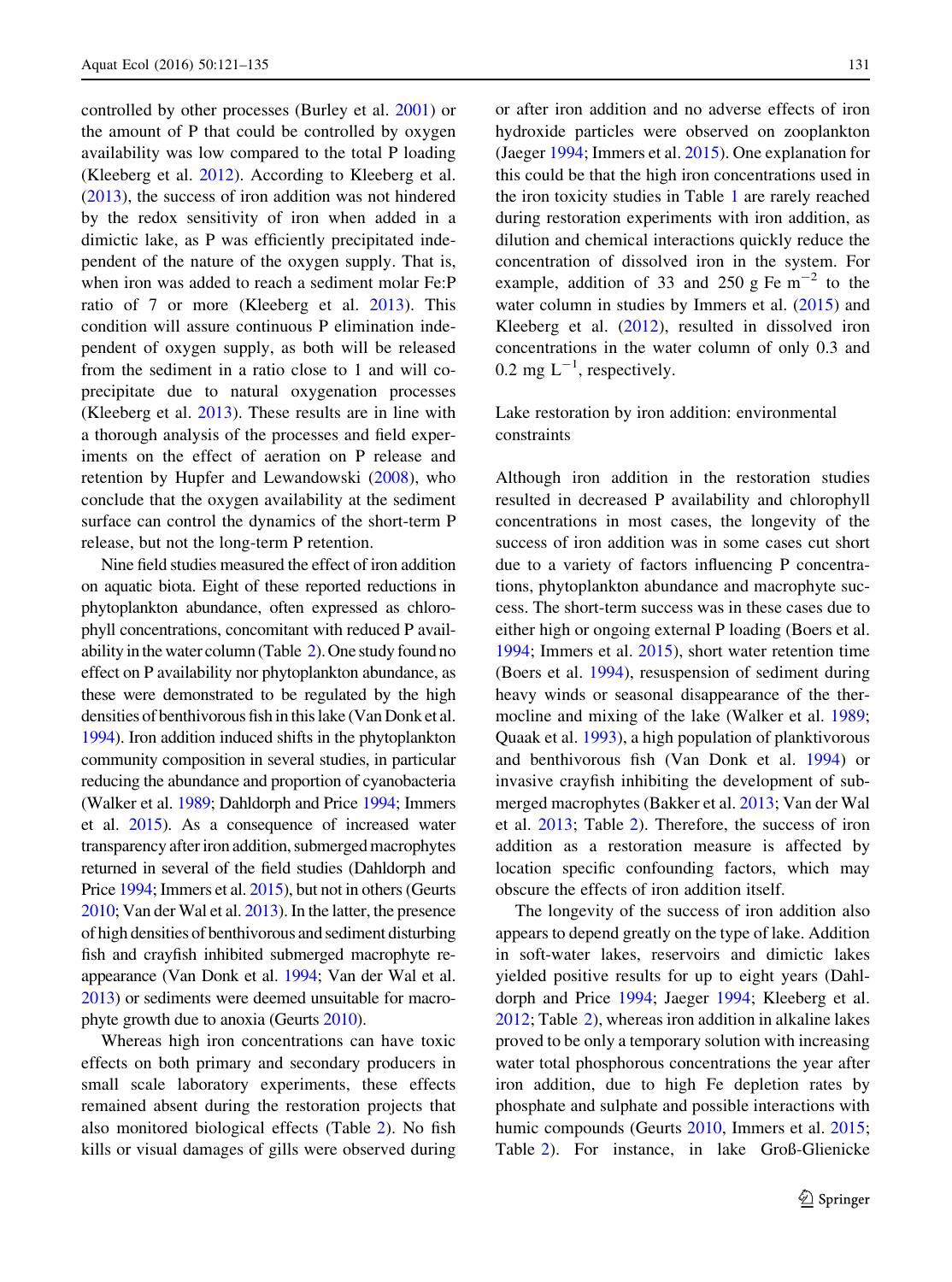(Germany) a high dose of at least 200 g Fe  $m^{-2}$  was calculated to be needed to bind all potentially mobile P and compensate for this co-precipitation of iron with organic matter (Kleeberg et al. [2012\)](#page-13-0). Therefore, addition of iron in these lakes might need to be repeated to ensure positive effects on water quality in the long term. On the other hand, iron addition might not be the most suitable measure for restoration of lakes with high Fe depletion rates, which are generally lower in lakes with sand or clay sediments. For that reason, the choice of a certain chemical substance as capping agent depends on specific site conditions, and the use of other chemical substances, such as aluminium or lime, could in that case also be considered (Cooke et al. [1993;](#page-12-0) Burley et al. [2001\)](#page-12-0).

Based on the success and constraints identified in the field studies, we can distil the following recommendations on the use of iron addition as a lake restoration measure. A system analysis should first reveal that internal P loading is the largest source of eutrophication, whereas external loading is already sufficiently reduced. Furthermore, the water body should not be subject to short retention times. The water layer should be mixed to allow the added iron to settle on the sediment. The chance of success is more likely in water bodies with a sand or clay sediment compared to organic sediments. Sediments high in sulphate are unlikely to produce good results, at least these will require higher iron dosing and more frequent application. When high densities of planktivorous and benthivorous fish or crayfish are present, these should first be reduced. Iron chlorides seem more effective in P retention than  $Fe<sub>2</sub>O<sub>3</sub>$  or  $FeSO<sub>4</sub>$ . The appropriate dosing can be calculated based on a complete nutrient balance of the shallow water body and depends partly on the desired longevity of the measure. Particularly in situations where the natural iron supply has strongly decreased, for instance through altered hydrology and reduced seepage, the addition or iron should be considered as a measure that needs to be repeated over time.

## **Conclusions**

Differences in species response to iron addition might lead to shifts in aquatic communities, favouring the more iron-tolerant species. Nevertheless, various experiments and lake restoration measures have

<span id="page-11-0"></span>132 **Aquat Ecol** (2016) 50:121-135

shown that iron addition is effective in lowering surface water P concentrations, shifting the lake towards a clear macrophyte dominated system without hampering the germination and development of various endangered macrophyte species and no observations of toxic effects of iron. The longevity of these positive effects depends strongly on environmental conditions. Factors as external P loading, sediment type (organic or not) and in particular sulphate concentrations, lake stratification and biotic influences of sediment disturbing fish and crayfish are important in regulating P release and retention and may thus limit the longevity of improved water quality after iron addition.

We conclude that iron addition can be a successful restoration measure to improve water quality when the confounding environmental constraints can be effectively dealt with.

Acknowledgments This study was funded by the Water Framework Directive Innovation Fund from Agentschap NL from the Dutch Ministry of Economic Affairs, Agriculture and Innovation. This is manuscript 5959 from the NIOO-KNAW Netherlands Institute of Ecology.

Open Access This article is distributed under the terms of the Creative Commons Attribution 4.0 International License ([http://](http://creativecommons.org/licenses/by/4.0/) [creativecommons.org/licenses/by/4.0/\)](http://creativecommons.org/licenses/by/4.0/), which permits unrestricted use, distribution, and reproduction in any medium, provided you give appropriate credit to the original author(s) and the source, provide a link to the Creative Commons license, and indicate if changes were made.

## References

- Bakker ES, Sarneel JM, Gulati RD, Liu Z, Van Donk E (2013) Restoring macrophyte diversity in shallow temperate lakes: biotic versus abiotic constraints. Hydrobiologia 710:23–37
- Batty LC, Younger PL (2003) Effects of external iron concentration upon seedling growth and uptake of Fe and phosphate by the common reed, Phragmites australis (Cav.) Trin ex Steudel. Ann Bot Lond 92:801–806
- Biesinger K, Christensen GM (1972) Effects of various metals on survival, growth, reproduction, and metabolism of Daphnia magna. J Fish Res Board Can 29:1691–1700
- Birge WJ, Black JA, Westerman AG, Short TM, Taylor SB, Bruser DM, Wallingford ED (1985) Recommendations on numerical values for regulating 26 iron and chloride concentrations for the purpose of protecting warmwater species of aquatic life in the commonwealth of Kentucky. University of Kentucky, Lexington
- Boers P, Van der Does J, Quaak M, Van der Vlucht J (1994) Phosphorus fixation with iron(III)chloride: a new method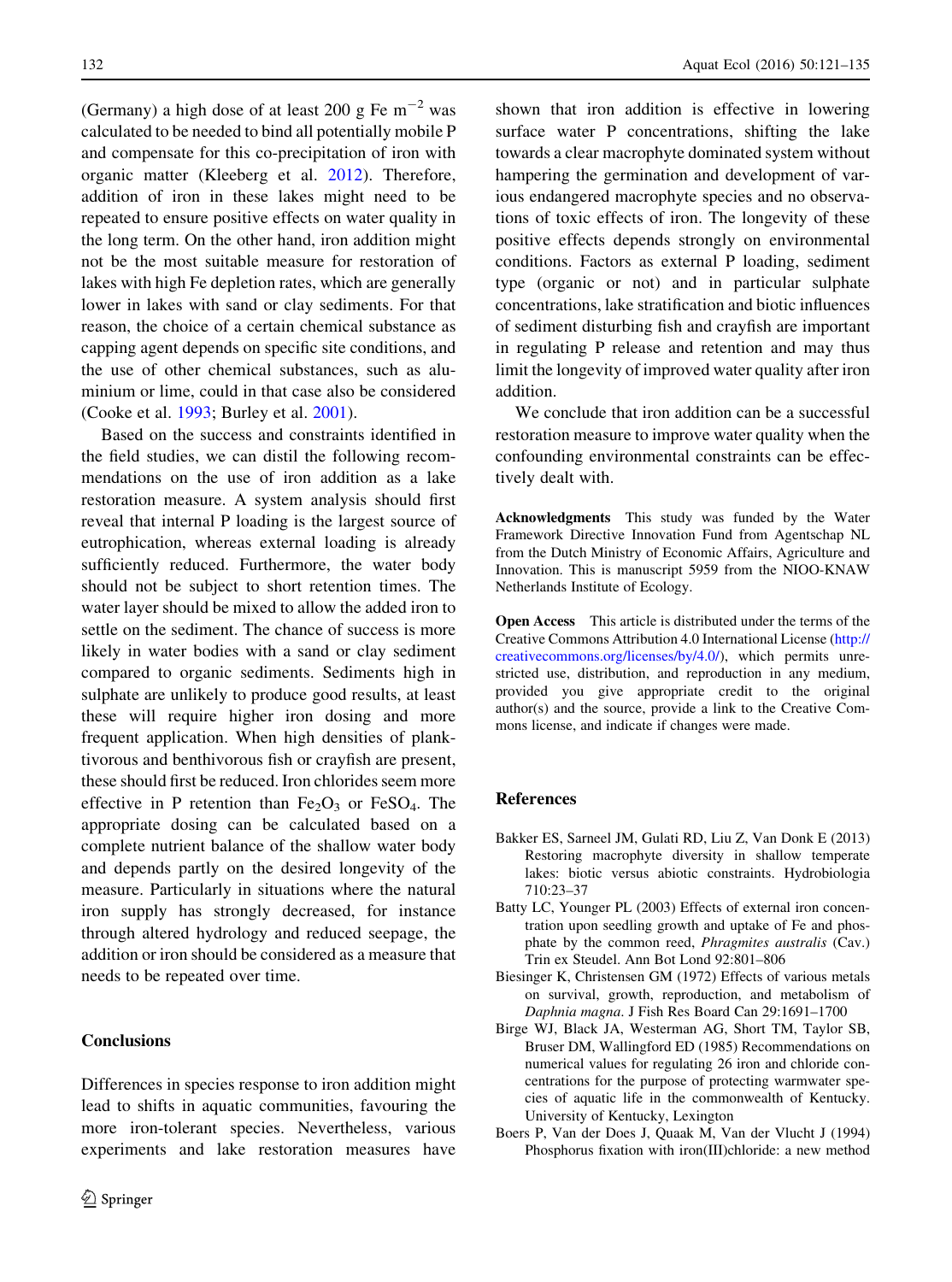<span id="page-12-0"></span>to combat phosphorus loading in shallow lakes? Arch Hydrobiol 129:339–351

- Bootsma MC, Barendregt A, Van Alphen JCA (1999) Effectiveness of reducing external nutrient load entering a eutrophicated shallow lake ecosystem in the Naardermeer nature reserve, The Netherlands. Biol Conserv 90:193–201
- Boyd PW, Jickells T, Law CS, Blain S, Boyle EA, Buesseler KO et al (2007) Mesoscale iron enrichment experiments 1993-2005: synthesis and future directions. Science 315:612–617
- Burley KL, Prepas EE, Chambers PA (2001) Phosphorus release from sediments in hardwater eutrophic lakes: the effects of redox-sensitive and -insensitive chemical treatments. Freshw Biol 46:1061–1074
- Chapman PM, Farrell MA, Brinkhurst RO (1982) Relative tolerances of selected aquatic oligochaetes to individual pollutants and environmental factors. Aquat Toxicol 2:47–61
- Cooke GD, Welch EB, Martin AB, Fulmer DG, Hyde JB, Schrieve GD (1993) Effectiveness of Al, Ca, and Fe salts for control of internal phosphorus loading in shallow and deep lakes. Hydrobiologia 253:323–335
- Dahldorph P, Price R (1994) Long-term phosphorus control at 3 eutrophic reservoirs in south-eastern England. Ergeb Limnol 40:231–243
- Dalzell DJB, Macfarlane NAA (1999) The toxicity of iron to brown trout and effects on the gills: a comparison of two grades of iron sulphate. J Fish Biol 55:301–315
- Deppe T, Benndorf J (2002) Phosphorus reduction in a shallow hypereutrophic reservoir by in-lake dosage of ferrous iron. Water Res 36:4525–4534
- Downs TM, Schallenberg M, Burns CW (2008) Responses of lake phytoplankton to micronutrient enrichment: a study in two New Zealand lakes and an analysis of published data. Aquat Sci 70:347–360
- Furmanska M (1979) Studies of the effect of copper, zinc, and iron on the biotic components of aquatic ecosystems. Pol Arch Hydrobiol 26:213–220
- Gerhardt A (1992) Effects of subacute doses of iron (Fe) on Leptophlebia marginata (Insecta: Ephemeroptera). Freshw Biol 27:79–84
- Gerhardt A (1994) Short term toxicity of iron (Fe) and lead (Pb) to the mayfly Leptophlebia marginata (L.) (Insecta) in relation to freshwater acidification. Hydrobiologia 284:157–168
- Gerhardt A, Westermann F (1995) Effects of precipitations of iron hydroxides on Leptophlebia marginata (L.) (Instecta: Ephemeroptera) in the field. Arch Hydrobiol 133:81–93
- Geurts JJM (2010) Restoration of fens and peat lakes: a biogeochemical approach. Dissertation, Radboud Universiteit, Nijmegen
- Geurts JJM, Smolders AJP, Verhoeven JTA, Roelofs JGM, Lamers LPM (2008) Sediment Fe: $PO<sub>4</sub>$  ratio as a diagnostic and prognostic tool for the restoration of macrophyte biodiversity in fen waters. Freshw Biol 53:2101–2116
- Golterman HL (2001) Phosphate release from anoxic sediments or 'What did Mortimer really write? Hydrobiologia 450:99–106
- Hansen J, Reitzel K, Jensen HS, Andersen FØ (2003) Effects of aluminum, iron, oxygen and nitrate additions on phosphorus release from the sediment of a Danish softwater lake. Hydrobiologia 492:139–149
- Hashimoto Y, Nishiuchi Y (1981) Establishment of bioessay methods for the evaluation of acute toxicity of pesticides to aquatic organisms. J Pestic Sci 6:257–264
- Hupfer M, Lewandowski JJ (2008) Oxygen controls the phosphorus release from lake sediments—a long-lasting paradigm in limnology. Int Rev Hydrobiol 93:415–432
- Immers AK, Van der Sande MT, Van der Zande RM, Geurts JJM, Van Donk E, Bakker ES (2013) Iron addition as a shallow lake restoration measure: impacts on charophyte growth. Hydrobiologia 710:241–251
- Immers AK, Vendrig K, Ibelings BW, Van Donk E, Ter Heerdt GNJ, Geurts JJM, Bakker ES (2014) Iron addition as a measure to restore water quality: implications for macrophyte growth. Aquat Bot 116:44–52
- Immers AK, Bakker ES, Van Donk E, Ter Heerdt GNJ, Geurts JJM, Declerck SAJ (2015) Fighting internal phosphorus loading: an evaluation of the large scale application of gradual Fe-addition to a shallow peat lake. Ecol Eng 83:78–89
- Jaeger D (1994) Effects of hypolimnetic water aeration and ironphosphate precipitation on the trophic level of Lake Krupunder. Hydrobiologia 275(276):433–444
- Jensen HS, Kristensen P, Jeppesen E, Skytthe A (1992) Iron:phosphorus ratio in surface sediment as an indicator of phosphate release from aerobic sediments in shallow lakes. Hydrobiologia 235(236):731–743
- Jeppesen E, Kristensen P, Jensen JP, Søndergaard M, Mortensen E, Lauridsen T (1991) Recovery resilience following a reduction in external phosphorus loading of shallow, eutrophic Danish lakes: duration, regulating factors and methods for overcoming resilience. Mem Ist Ital Idrobiol 48:127–148
- Jeppesen E, Søndergaard M, Lauridsen TL, Davidson TA, Liu Z, Mazzeo N et al (2012) Biomanipulation as a restoration tool to combat eutrophication: recent advances and future challenges. In: Woodward G, Jacob U, O'Gorman EJ (eds) Advances in ecological research, vol 47. Elsevier, London, pp 411–488
- Jones HE, Etherington JR (1970) Comparative studies of plant growth and distribution in relation to waterlogging: I. The survival of *Erica cinerea* L. and *E. tetralix* L. and its apparent relationship to iron and manganese uptake in waterlogged soil. J Ecol 58:487–496
- Kamal M (2004) Phytoaccumulation of heavy metals by aquatic plants. Environ Int 29:1029–1039
- Keller AA, Garner K, Miller RJ, Lenihan HS (2012) Toxicity of nano-zero valent iron to freshwater and marine organisms. PLoS ONE 7:e43983
- Khan S, Nugegoda D (2007) Sensitivity of juvenile freshwater crayfish Cherax destructor (Decapoda: Parastacidae) to trace metals. Ecotox Environ Safe 68:463–469
- Khangarot BS (1991) Toxicity of metals to a freshwater tubificid worm, Tubifex tubifex (Muller). B Environ Contam Tox 46:906–912
- Khangarot BS, Ray PK (1989) Sensitivity of midge larvae of Chironomus tentans Fabricius (Diptera Chironomidae) to heavy metals. B Environ Contam Tox 42:325–330
- Klapwijk SP, Kroon JMW, Meijer M-L (1982) Available phosphorus in lake sediments in The Netherlands. Hydrobiologia 92:491–500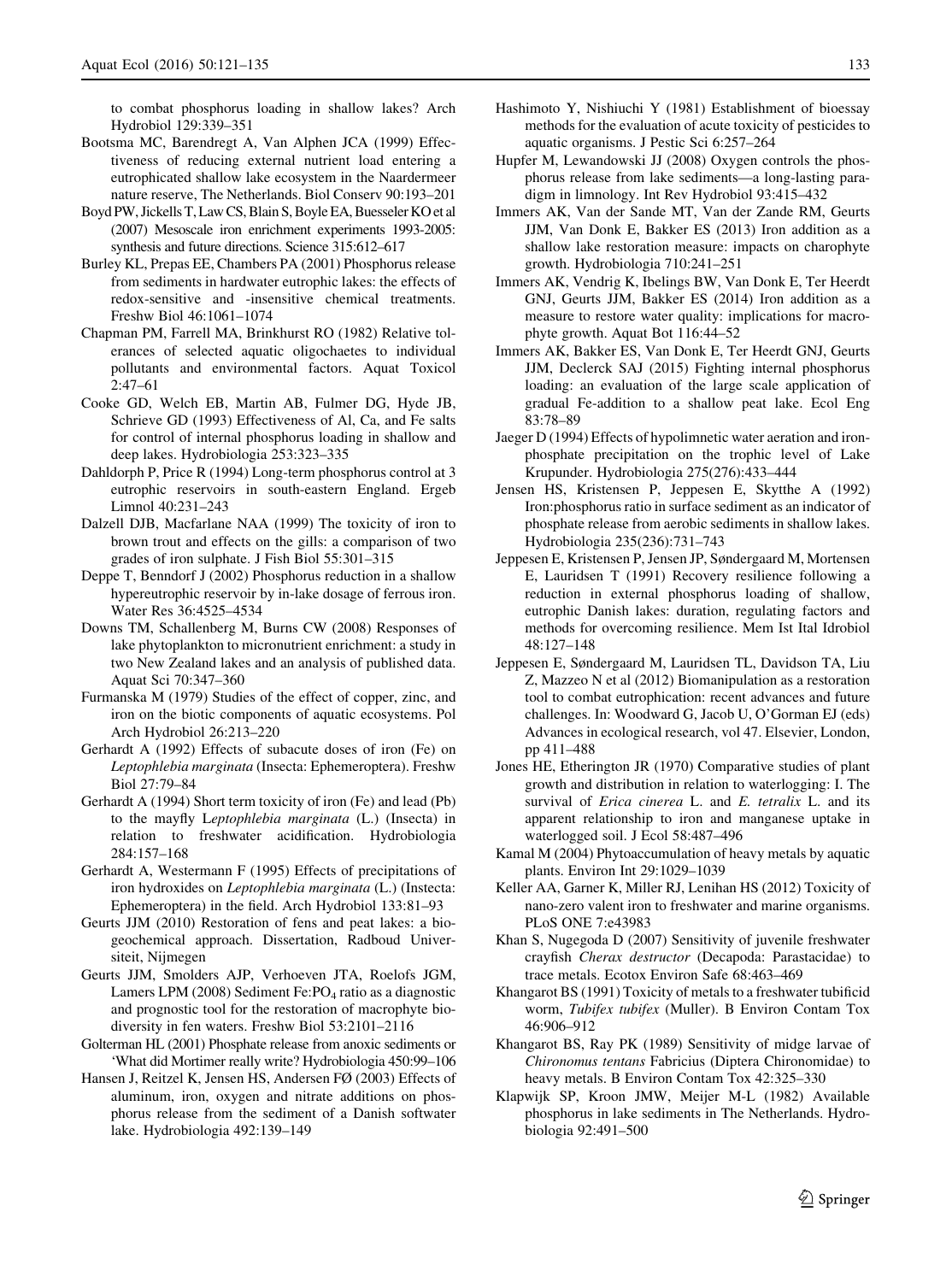- <span id="page-13-0"></span>Kleeberg A, Schubert H, Koschorreck M, Nixdorf B (2006) Abundance and primary production of filamentous green algae Zygogonium ericetorum in an extremely acid (pH 2.9) mining lake and its impact on alkalinity generation. Freshw Biol 51:925–937
- Kleeberg A, Köhler A, Hupfer M (2012) How effectively does a single or continuous iron supply affect the phosphorus budget of aerated lakes? J Soil Sediment 12:1593–1603
- Kleeberg A, Herzog C, Hupfer M (2013) Redox sensitivity of iron in phosphorus binding does not impede lake restoration. Water Res 47:1491–1502
- Lamers LPM, Falla S-J, Samborska EM, Van Dulken IAR, Van Hengstum G, Roelofs JGM (2002) Factors controlling the extent of eutrophication and toxicity in sulphate-polluted freshwater wetlands. Limnol Oceanogr 47:585–593
- Lamers LPM, Vile MA, Grootjans AP, Acreman MC, van Diggelen R, Evans MG, Richardson CJ, Rochefort L, Kooijman AM, Roelofs JGM, Smolders AJP (2015) Ecological restoration of rich fens in Europe and North America: from trial and error to an evidence-based approach. Biol Rev 90:182–203
- Lijklema L (1977) The role of iron in the exchange of phosphate between water and sediment. In: Golterman HL (ed) Interactions between sediments and freshwater. Dr W. Junk Publishers, The Hague, pp 313–317
- Linton TK, Pacheco MAW, McIntyre DO, Clement WH, Goodrich-Mahoney J (2007) Development of bioassessment-based benchmarks for iron. Environ Tox Chem 26:1291–1298
- Lucaç M, Aegerter R (1993) Influence of trace metals on growth and toxin production of Microcystis aeruginosa. Toxicon 31:293–305
- Lucassen ECHET, Smolders AJP, Roelofs JGM (2000) Increased groundwater levels cause iron toxicity in Glyceria fluitans (L.). Aquat Bot 66:321–327
- Martin TR, Holdich DM (1986) The acute lethal toxicity of heavy metals to peracarid crustaceans (with particular reference to freshwater asellids and gammarids). Water Res 20:1137–1147
- Martin JH, Gordon M, Fitzwater SE (1991) The case for iron. Limnol Oceanogr 36:1793–1802
- Molot LA, Li G, Findlay DL, Watson SB (2010) Iron-mediated suppression of bloom-forming cyanobacteria by oxine in a eutrophic lake. Freshw Biol 55:1102–1117
- Mortimer CH (1941) The exchange of dissolved substances between mud and water in lakes. J Ecol 29:280–329
- Mukhopadhyay MK, Konar SK (1984) Toxicity of copper, zinc, and iron to fish, plankton and worm. Geobios 11:204–207
- Myllynen K, Ojutkangas E, Nikinmaa M (1997) River water with high iron concentration and low pH causes mortality of Lamprey Roe and newly hatched larvae. Ecotox Environ Safe 36:43–48
- Nayek S, Gupta S, Saha R (2010) Effects of metal stress on biochemical response of some aquatic macrophytes growing along an industrial waste discharge channel. J Plant Int 5:91–99
- Nishiuchi Y, Yoshida K (1972) Toxicities of pesticides to some fresh water snails. Bull Agric Chem Insp Stn 12:86–92
- Pan DY, Liang XM (1993) Safety study of pesticides on bog frog, a predatory natural enemy of pest in paddy field. J Hum Agric Coll 19:47–54
- Quaak M, Van der Does J, Boers P, Van der Vlugt J (1993) A new technique to reduce internal phosphorus loading by inlake phosphate fixation in shallow lakes. Hydrobiologia 253:337–344
- Randall S, Harper D, Brierley B (1999) Ecological and ecophysiological impacts of ferric dosing in reservoirs. Hydrobiologia 395(396):355–364
- Rasmussen K, Lindegaard C (1988) Effects of iron compounds on macroinvertebrate communities in a Danish lowland river system. Water Res 22:1101–1108
- Sealey WM, Lim C, Klesius PH (1997) Influence of the dietary level of iron from iron methionine and iron sulfate on immune response and resistance of channel catfish to Edwardsiella ictaluri. J World Aquacult Soc 28:142–149
- Shuhaimi-Othman M, Nadzifah Y, Nur-Amalina R, Umirah NS (2012a) Deriving freshwater quality criteria for iron, lead, nickel, and zinc for protection of aquatic life in Malaysia. Sci World J 2012:1–7
- Shuhaimi-Othman M, Nur-Amalina R, Nadzifah Y (2012b) Toxicity of metals to a freshwater snail, Melanoides tuberculata. Sci World J 2012:1–10
- Sinha S, Basant A, Malik A, Singh KP (2009) Iron-induced oxidative stress in a macrophyte: a chemometric approach. Ecotox Environ Safe 72:585–595
- Siqueira-Silva AI, Da Silva LC, Azevedo AA, Oliva MA (2012) Iron plaque formation and morphoanatomy of roots from species of restinga subjected to excess iron. Ecotox Environ Safe 78:265–275
- Smith VH, Schindler DW (2009) Eutrophication science: where do we go from here? Trends Ecol Evol 24:201–207
- Smolders AJP, Roelofs JGM, Den Hartog C (1996) Possible causes for the decline of the water soldier (Stratiotes aloides L.) in the Netherlands. Arch Hydrobiol 136:327–342
- Smolders AJP, Lamers LPM, Moonen M, Zwaga K, Roelofs JGM (2001) Controlling phosphate release from phosphate-enriched sediments by adding various iron compounds. Biogeochemistry 54:219–228
- Smolders AJP, Lamers LPM, Lucassen ECHET, Van der Velde G, Roelofs JGM (2006) Internal eutrophication: how it works and what to do about it—a review. Chem Ecol 22:93–111
- Snowden RED, Wheeler BD (1993) Iron toxicity to fen plant species. J Ecol 81:35–46
- Snowden RED, Wheeler BD (1995) Chemical changes in selected wetland plant species with increasing Fe supply, with specific reference to root precipitates and Fe tolerance. New Phytol 131:503–520
- Søndergaard M, Jensen JP, Jeppesen E (2003) Role of sediment and internal loading of phosphorus in shallow lakes. Hydrobiologia 506(509):135–145
- Spijkerman E, Barua D, Gerloff-Elias A, Kern J, Gaedke U, Heckathorn SA (2007) Stress responses and metal tolerance of Chlamydomonas acidophila in metal-enriched lake water and artificial medium. Extremophiles 11:551–562
- Utkilen H, Gjolme N (1995) Iron-stimulated toxin production in Microcystis aeruginosa. Appl Environ Microbiol 61:797–800
- Van Anholt RD, Spanings FAT, Knol AH, Van der Velden JA, Wendelaar Bonga SE (2002) Effects of iron sulfate dosage on the water flea (Daphnia magna Straus) and early